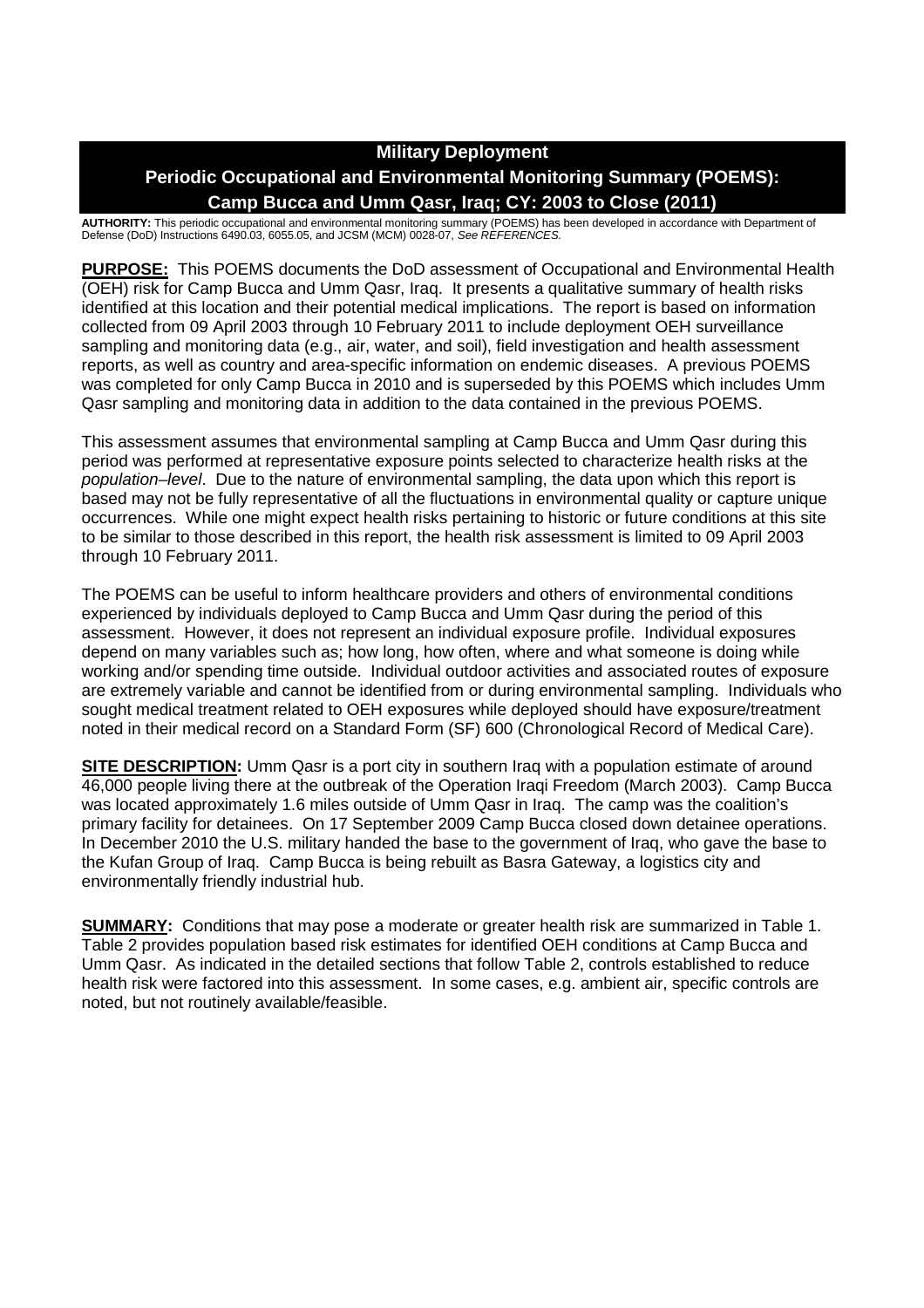## **Table 1: Summary of Occupational and Environmental Conditions with MODERATE or Greater Health Risk**

*Short-term health risks & medical implications:*

The following may have caused acute health effects in some personnel during deployment at Camp Bucca and Umm Qasr:

Inhalable coarse particulate matter less than 10 micrometers in diameter  $(PM_{10})$ ; inhalable fine particulate matter less than 2.5 micrometers in diameter ( $PM_{2.5}$ ); food/waterborne diseases (e.g., bacterial diarrhea, hepatitis A, typhoid fever, brucellosis, diarrhea-cholera, diarrhea-protozoal); other endemic diseases (cutaneous leishmaniasis, Crimean-Congo hemorrhagic fever, sandfly fever, typhus-miteborne, leptospirosis, schistosomiasis, Tuberculosis (TB), rabies, Q fever); heat stress; and burn pits. For food/waterborne diseases (e.g., bacterial diarrhea, hepatitis A, typhoid fever, brucellosis, diarrhea-cholera, diarrhea-protozoal), if ingesting local food and water, the health effects can temporarily incapacitate personnel (diarrhea) or result in prolonged illness (hepatitis A, typhoid fever, brucellosis). Risks from food/waterborne diseases may have been reduced with preventive medicine controls and mitigation, which includes hepatitis A and typhoid fever vaccinations and only drinking from approved water sources in accordance with standing CENTCOM policy. For other vectorborne endemic diseases (cutaneous leishmaniasis, Crimean-Congo hemorrhagic fever, sandfly fever, typhusmiteborne), these diseases may constitute a significant risk due to exposure to biting vectors; risk reduced to Low by proper wear of the treated uniform, application of repellent to exposed skin and bed net, minimizing areas of standing water, and appropriate chemoprophylaxis. For water contact diseases (leptospirosis, schistosomiasis) activities involving extensive contact with surface water increase risk. For respiratory diseases (TB), personnel in close-quarter conditions could have been at risk for person-to-person spread. Animal contact diseases (rabies, Q fever), pose year-round risk. For heat stress, risk can be greater during the months of March through October and for susceptible persons including those older than 45, of low fitness level, unacclimatized, or with underlying medical conditions. Risks from heat stress may have been reduced with preventive medicine controls, work-rest cycles, and mitigation.

Air quality: For PM<sub>10</sub> and PM<sub>2.5</sub>, exposures may result in mild to more serious short-term health effects (e.g., eye, nose or throat and lung irritation) in some personnel while at this site. For  $PM_{10}$  and  $PM_{2.5}$ , certain subgroups of the deployed forces (e.g., those with pre-existing asthma/cardio-pulmonary conditions) are at greatest risk of developing notable health effects. Likewise, for burn pits, exposures to high levels of PM<sub>10</sub> and  $PM<sub>2.5</sub>$  in the smoke may also result in mild to more serious short-term health effects (e.g., eye, nose or throat and lung irritation) in some personnel and certain subgroups while at this site.

Although most effects from exposure to particulate matter and burn pit smoke should have resolved postdeployment, providers should be prepared to consider the relationship between deployment exposures and current complaints. Some individuals may have sought treatment for acute respiratory irritation during their time at Camp Bucca and Umm Qasr. Personnel who reported with symptoms or required treatment while at this site should have exposure/treatment noted in medical record (e.g., electronic medical record and/or on a Standard Form (SF) 600 (*Chronological Record of Medical Care*).

### *Long-term health risks & medical implications:*

The hazards associated with potential long-term health effects at Camp Bucca and Umm Qasr include inhalable fine particulate matter less than 2.5 micrometers in diameter ( $PM_{2.5}$ ) and burn pits.

Air Quality: For inhalational exposure to high levels of dust and  $PM_{2.5}$ , such as during high winds or dust storms, and for exposure to burn pit smoke, it is considered possible that some otherwise healthy personnel who were exposed for a long-term period to dust and particulate matter could develop certain health conditions (e.g., reduced lung function, cardiopulmonary disease). Personnel with a history of asthma or cardiopulmonary disease could potentially be more likely to develop such chronic health conditions. While the PM exposures are documented and archived, at this time there are no specific recommended, post-deployment medical surveillance evaluations or treatments. Providers should still consider overall individual health status (e.g., any underlying conditions/ susceptibilities) and any potential unique individual exposures (such as burn pits, occupational exposures, or specific personal dosimeter data) and individual behaviors when assessing individual concerns. Certain individuals may need to be followed/evaluated for specific occupational exposures/injuries (e.g., annual audiograms as part of the medical surveillance for those enrolled in the Hearing Conservation Program; and personnel covered by Respiratory Protection Program and/or Hazardous Waste/Emergency Responders Medical Surveillance).

> Page 2 of 27 Reviewed by CENTCOM SG (28 June 2013) Final Approval Date (02 August 2013)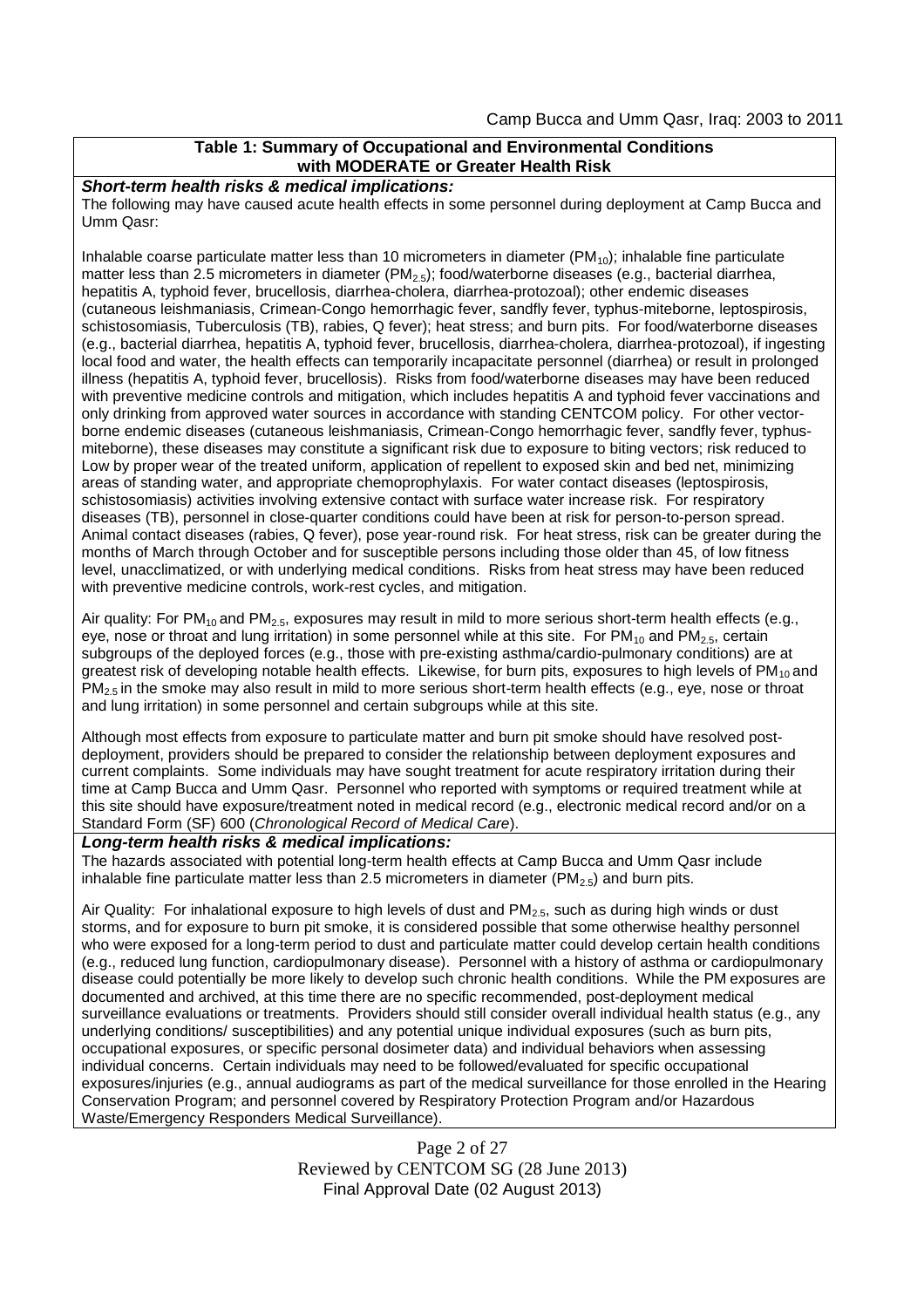# **Table 2. Population-Based Health Risk Estimates - Camp Bucca and Umm Qasr 1, 2**

| Source of<br><b>Identified</b><br>Health Risk <sup>3</sup>                         | Unmitigated Health Risk Estimate <sup>4</sup>                                                                                                                                                                                                                                                                                                                                                                                                                                                                                                                                             | <b>Control Measures</b><br><b>Implemented</b>                                                                                                       | <b>Residual Health Risk Estimate<sup>4</sup></b>                                                                                                                                                                                                                                                                                                                                                                                                                                                                                                                                          |
|------------------------------------------------------------------------------------|-------------------------------------------------------------------------------------------------------------------------------------------------------------------------------------------------------------------------------------------------------------------------------------------------------------------------------------------------------------------------------------------------------------------------------------------------------------------------------------------------------------------------------------------------------------------------------------------|-----------------------------------------------------------------------------------------------------------------------------------------------------|-------------------------------------------------------------------------------------------------------------------------------------------------------------------------------------------------------------------------------------------------------------------------------------------------------------------------------------------------------------------------------------------------------------------------------------------------------------------------------------------------------------------------------------------------------------------------------------------|
| <b>AIR</b>                                                                         |                                                                                                                                                                                                                                                                                                                                                                                                                                                                                                                                                                                           |                                                                                                                                                     |                                                                                                                                                                                                                                                                                                                                                                                                                                                                                                                                                                                           |
| Particulate<br>matter less than<br>10 micrometers<br>in diameter<br>$(PM_{10})$    | Short-term: Variable (Low to High),<br>Daily levels vary, acute health effects<br>(e.g., upper respiratory tract irritation)<br>more pronounced during peak days.<br>More serious effects are possible in<br>susceptible persons (e.g., those with<br>asthma/existing respiratory diseases)<br>Long-term: No health guidelines                                                                                                                                                                                                                                                            | Limiting strenuous physical<br>activities when air quality is<br>especially poor; and actions<br>such as closing tent flaps,<br>windows, and doors. | Short-term: Variable (Low to High),<br>Daily levels vary, acute health effects<br>(e.g., upper respiratory tract irritation)<br>more pronounced during peak days.<br>More serious effects are possible in<br>susceptible persons (e.g., those with<br>asthma/existing respiratory diseases).<br>Long-term: No health guidelines                                                                                                                                                                                                                                                           |
| Particulate<br>matter less than<br>2.5 microns in<br>diameter (PM <sub>2.5</sub> ) | Short-term: Moderate to High, A<br>majority of the time mild acute (short<br>term) health effects are anticipated;<br>certain peak levels may produce mild<br>eye, nose, or throat irritation in some<br>personnel and pre-existing health<br>conditions (e.g., asthma, or<br>cardiopulmonary diseases) may be<br>exacerbated.<br>Long-term: Low to Moderate. A small<br>percentage of personnel may be at<br>increased risk for developing chronic<br>conditions, particularly those more<br>susceptible to acute effects (e.g.,<br>those with asthma/existing<br>respiratory diseases). | Limiting strenuous physical<br>activities when air quality is<br>especially poor; and actions<br>such as closing tent flaps,<br>windows, and doors. | Short-term: Moderate to High, A<br>majority of the time mild acute (short<br>term) health effects are anticipated;<br>certain peak levels may produce mild<br>eye, nose, or throat irritation in some<br>personnel and pre-existing health<br>conditions (e.g., asthma, or<br>cardiopulmonary diseases) may be<br>exacerbated.<br>Long-term: Low to Moderate. A small<br>percentage of personnel may be at<br>increased risk for developing chronic<br>conditions, particularly those more<br>susceptible to acute effects (e.g.,<br>those with asthma/existing respiratory<br>diseases). |
| Volatile Organic<br>Compounds<br>(VOC)                                             | Short-term: Low, a few personnel<br>may experience mild effects during<br>peak levels such as headaches,<br>nausea, lightheadedness, and<br>weakness.<br>Long-term: None identified based on<br>available sampling data                                                                                                                                                                                                                                                                                                                                                                   | Limiting strenuous physical<br>activities when air quality is<br>especially poor; and actions<br>such as closing tent flaps,<br>windows, and doors. | Short-term: Low, a few personnel may<br>experience mild effects during peak<br>levels such as headaches, nausea,<br>lightheadedness, and weakness.<br>Long-term: None identified based on<br>available sampling data                                                                                                                                                                                                                                                                                                                                                                      |
| <b>WATER</b>                                                                       |                                                                                                                                                                                                                                                                                                                                                                                                                                                                                                                                                                                           |                                                                                                                                                     |                                                                                                                                                                                                                                                                                                                                                                                                                                                                                                                                                                                           |
| Consumed                                                                           | Short-term: Low                                                                                                                                                                                                                                                                                                                                                                                                                                                                                                                                                                           | APHC (former VETCOM)<br>Approved Bottled Water;<br>Potable water only from<br>approved water sources                                                | Short-term: Low                                                                                                                                                                                                                                                                                                                                                                                                                                                                                                                                                                           |
| Water (Water<br>Used for<br>Drinking)                                              | Long-term: Low                                                                                                                                                                                                                                                                                                                                                                                                                                                                                                                                                                            |                                                                                                                                                     | Long-term: Low                                                                                                                                                                                                                                                                                                                                                                                                                                                                                                                                                                            |
| Water for Other<br>Purposes                                                        | Short-term: Low                                                                                                                                                                                                                                                                                                                                                                                                                                                                                                                                                                           | Water treated in accordance<br>with standards applicable to its<br>intended use                                                                     | Short-term: Low                                                                                                                                                                                                                                                                                                                                                                                                                                                                                                                                                                           |
|                                                                                    | Long-term: Low                                                                                                                                                                                                                                                                                                                                                                                                                                                                                                                                                                            |                                                                                                                                                     | Long-term: Low                                                                                                                                                                                                                                                                                                                                                                                                                                                                                                                                                                            |
| <b>ENDEMIC</b><br><b>DISEASE</b>                                                   |                                                                                                                                                                                                                                                                                                                                                                                                                                                                                                                                                                                           |                                                                                                                                                     |                                                                                                                                                                                                                                                                                                                                                                                                                                                                                                                                                                                           |
| Food<br>borne/Waterborne<br>(e.g., diarrhea-<br>bacteriological)                   | Short-term: Variable: High (bacterial<br>diarrhea, hepatitis A,<br>typhoid/paratyphoid fever) to<br>Moderate (diarrhea-cholera, diarrhea-<br>protozoal, brucellosis) to Low<br>(hepatitis E). If local food/water were<br>consumed, the health effects can<br>temporarily incapacitate personnel<br>(diarrhea) or result in prolonged<br>illness (Hepatitis A, Typhoid fever,<br>Brucellosis,<br>Hepatitis E).<br>Long-term: none identified                                                                                                                                              | Preventive measures include<br>Hepatitis A and Typhoid fever<br>vaccination and consumption of<br>food and water only from<br>approved sources.     | Short-term: Low to none<br>Long-term: No data available                                                                                                                                                                                                                                                                                                                                                                                                                                                                                                                                   |

Page 3 of 27 Reviewed by CENTCOM SG (28 June 2013) Final Approval Date (02 August 2013)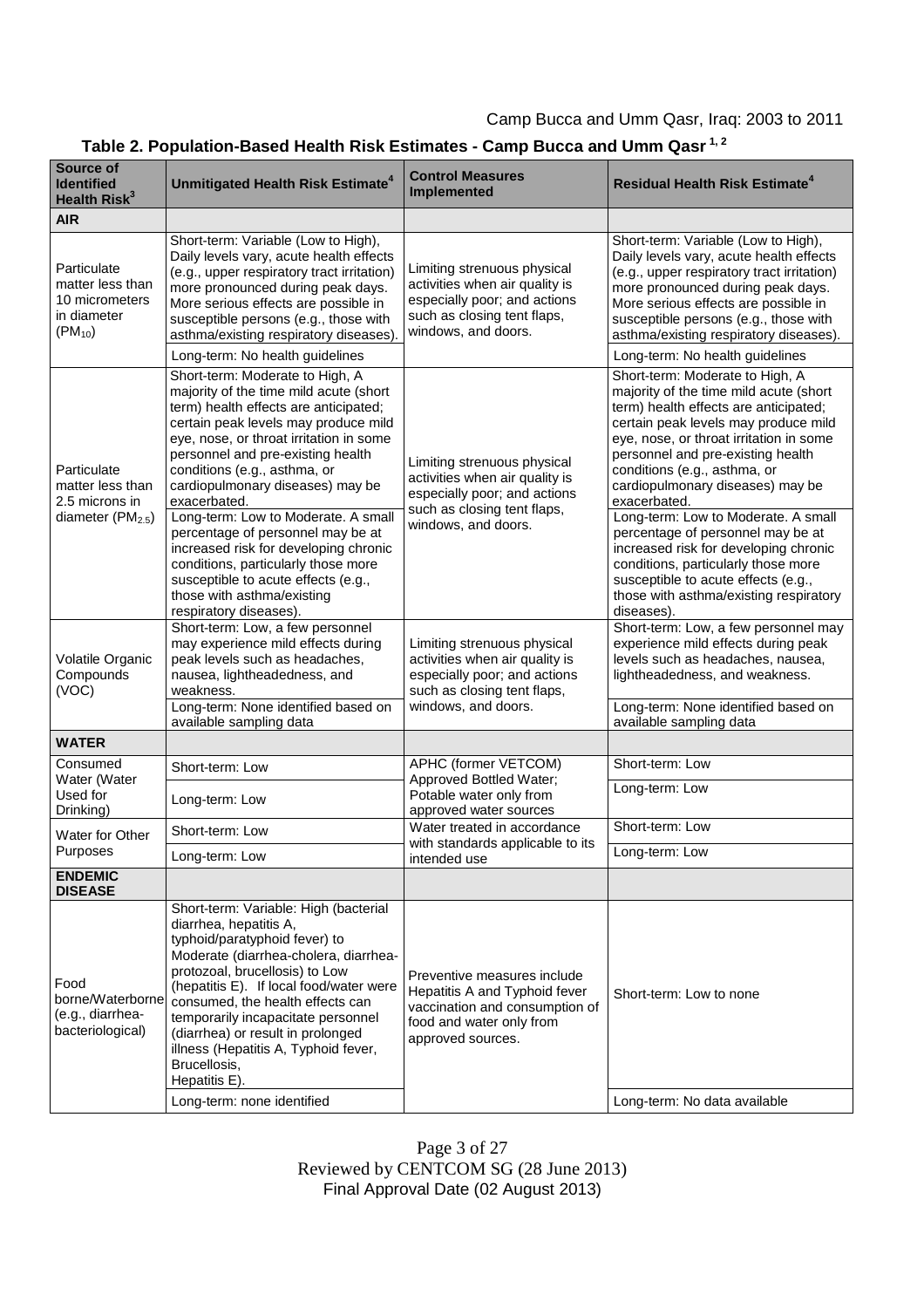| Source of<br><b>Identified</b><br>Health Risk <sup>3</sup> | Unmitigated Health Risk Estimate <sup>4</sup>                                                                                                                                                                                                                                                                                                                                                                      | <b>Control Measures</b><br><b>Implemented</b>                                                                                                                                                                                              | <b>Residual Health Risk Estimate<sup>4</sup></b>                                                                                                                                                                                                                                                                                                                                                                    |
|------------------------------------------------------------|--------------------------------------------------------------------------------------------------------------------------------------------------------------------------------------------------------------------------------------------------------------------------------------------------------------------------------------------------------------------------------------------------------------------|--------------------------------------------------------------------------------------------------------------------------------------------------------------------------------------------------------------------------------------------|---------------------------------------------------------------------------------------------------------------------------------------------------------------------------------------------------------------------------------------------------------------------------------------------------------------------------------------------------------------------------------------------------------------------|
| Arthropod Vector<br><b>Borne</b>                           | Short-term: Variable, Moderate for<br>leishmaniasis-cutaneous, Crimean-<br>Congo hemorrhagic fever, sandfly<br>fever and typhus-miteborne; Low for<br>West Nile fever, and Plague.                                                                                                                                                                                                                                 | Preventive measures include<br>proper wear of treated uniform,<br>application of repellent to<br>exposed skin, and bed net use,<br>minimizing areas of standing<br>water.                                                                  | Short-term: Low                                                                                                                                                                                                                                                                                                                                                                                                     |
|                                                            | Long-term: Low (Leishmaniasis-<br>visceral infection)                                                                                                                                                                                                                                                                                                                                                              |                                                                                                                                                                                                                                            | Long-term: No data available                                                                                                                                                                                                                                                                                                                                                                                        |
| Water-Contact<br>(e.g. wading,<br>swimming)                | Short-term: Moderate for<br>leptospirosis and schistosomiasis.                                                                                                                                                                                                                                                                                                                                                     | Prohibiting recreational water<br>activities and water contact<br>avoidance.                                                                                                                                                               | Short-term: Low for leptospirosis and<br>schistosomiasis.                                                                                                                                                                                                                                                                                                                                                           |
|                                                            | Long-term: No data available                                                                                                                                                                                                                                                                                                                                                                                       |                                                                                                                                                                                                                                            | Long-term: No data available                                                                                                                                                                                                                                                                                                                                                                                        |
| Respiratory                                                | Short-term: Variable; Moderate for<br>tuberculosis (TB) to Low for<br>meningococcal meningitis.                                                                                                                                                                                                                                                                                                                    | Providing adequate living and<br>work space; medical screening;<br>vaccination                                                                                                                                                             | Short-term: Low                                                                                                                                                                                                                                                                                                                                                                                                     |
|                                                            | Long-term: No data available                                                                                                                                                                                                                                                                                                                                                                                       |                                                                                                                                                                                                                                            | Long-term: No data available                                                                                                                                                                                                                                                                                                                                                                                        |
| <b>Animal Contact</b>                                      | Short-term: Variable; Moderate for<br>rabies and Q-fever, and Low for<br>Anthrax and H5N1 avian influenza.                                                                                                                                                                                                                                                                                                         | Prohibiting contact with,<br>adoption, or feeding of feral<br>animals IAW CENTCOM GO<br>1B. Risks are further reduced in<br>the event of assessed contact<br>by prompt post-exposure rabies<br>prophylaxis IAW The CDC's<br>ACIP guidance. | Short-term: No data available                                                                                                                                                                                                                                                                                                                                                                                       |
|                                                            | Long-term: Low (Rabies)                                                                                                                                                                                                                                                                                                                                                                                            |                                                                                                                                                                                                                                            | Long-term: No data available                                                                                                                                                                                                                                                                                                                                                                                        |
| <b>VENOMOUS</b><br><b>ANIMAL/</b><br><b>INSECTS</b>        |                                                                                                                                                                                                                                                                                                                                                                                                                    |                                                                                                                                                                                                                                            |                                                                                                                                                                                                                                                                                                                                                                                                                     |
| Snakes,<br>scorpions, and<br>spiders                       | Short-term: Low; If encountered,<br>effects of venom vary with species<br>from mild localized swelling (e.g.<br>Scorpio maurus) to potentially lethal<br>effects (e.g. Walterinnesia aegyptia).<br>Long-term: No data available                                                                                                                                                                                    | Risk reduced by avoiding<br>contact, proper wear of uniform<br>(especially footwear), and<br>proper and timely treatment.                                                                                                                  | Short-term: Low; If encountered,<br>effects of venom vary with species<br>from mild localized swelling (e.g.<br>Scorpio maurus) to potentially lethal<br>effects (e.g. Walterinnesia aegyptia).<br>Long-term: No data available                                                                                                                                                                                     |
| <b>HEAT/COLD</b><br><b>STRESS</b>                          |                                                                                                                                                                                                                                                                                                                                                                                                                    |                                                                                                                                                                                                                                            |                                                                                                                                                                                                                                                                                                                                                                                                                     |
| Heat                                                       | Short-term: Variable; Risk of heat<br>injury is Low from December-<br>February, Moderate for March and<br>November, and extremely high from<br>April - October<br>Long-term: Low, The long-term risk<br>was Low. However, the risk may be<br>greater to certain susceptible<br>persons-those older (i.e., greater<br>than 45 years), in lesser physical<br>shape, or with underlying<br>medical/health conditions. | Work-rest cycles, proper<br>hydration and nutrition, and wet<br>bulb globe temperature<br>(WBGT) monitoring.                                                                                                                               | Short-term: Variable; Risk of heat<br>injury is Low from December -<br>February, Moderate for March and<br>November, and extremely high from<br>April – October.<br>Long-term: Low, The long-term risk is<br>Low. However, the risk may be<br>greater to certain susceptible<br>persons-those older (i.e., greater than<br>45 years), in lesser physical shape, or<br>with underlying medical/health<br>conditions. |
| Cold                                                       | Short-term: Low risk of cold<br>stress/injury.<br>Long-term: Low; Long-term health<br>implications from cold injuries are<br>rare but can occur, especially from<br>more serious injuries such as frost<br>bite.                                                                                                                                                                                                   | Risks from cold stress reduced<br>with protective measures such<br>as use of the buddy system,<br>limiting exposure during cold<br>weather, proper hydration and<br>nutrition, and proper wear of<br>issued protective clothing.           | Short-term: Low risk of cold<br>stress/injury.<br>Long-term: Low; Long-term health<br>implications from cold injuries are rare<br>but can occur, especially from more<br>serious injuries such as frost bite.                                                                                                                                                                                                       |
| <b>NOISE</b>                                               |                                                                                                                                                                                                                                                                                                                                                                                                                    |                                                                                                                                                                                                                                            |                                                                                                                                                                                                                                                                                                                                                                                                                     |
| Continuous<br>(Flightline,                                 | Short-term: Low                                                                                                                                                                                                                                                                                                                                                                                                    | Hearing protection used by                                                                                                                                                                                                                 | Short-term: Low                                                                                                                                                                                                                                                                                                                                                                                                     |
| Power<br>Production)                                       | Long-term: Low                                                                                                                                                                                                                                                                                                                                                                                                     | personnel in higher noise<br>areas.                                                                                                                                                                                                        | Long-term: Low                                                                                                                                                                                                                                                                                                                                                                                                      |

Page 4 of 27 Reviewed by CENTCOM SG (28 June 2013) Final Approval Date (02 August 2013)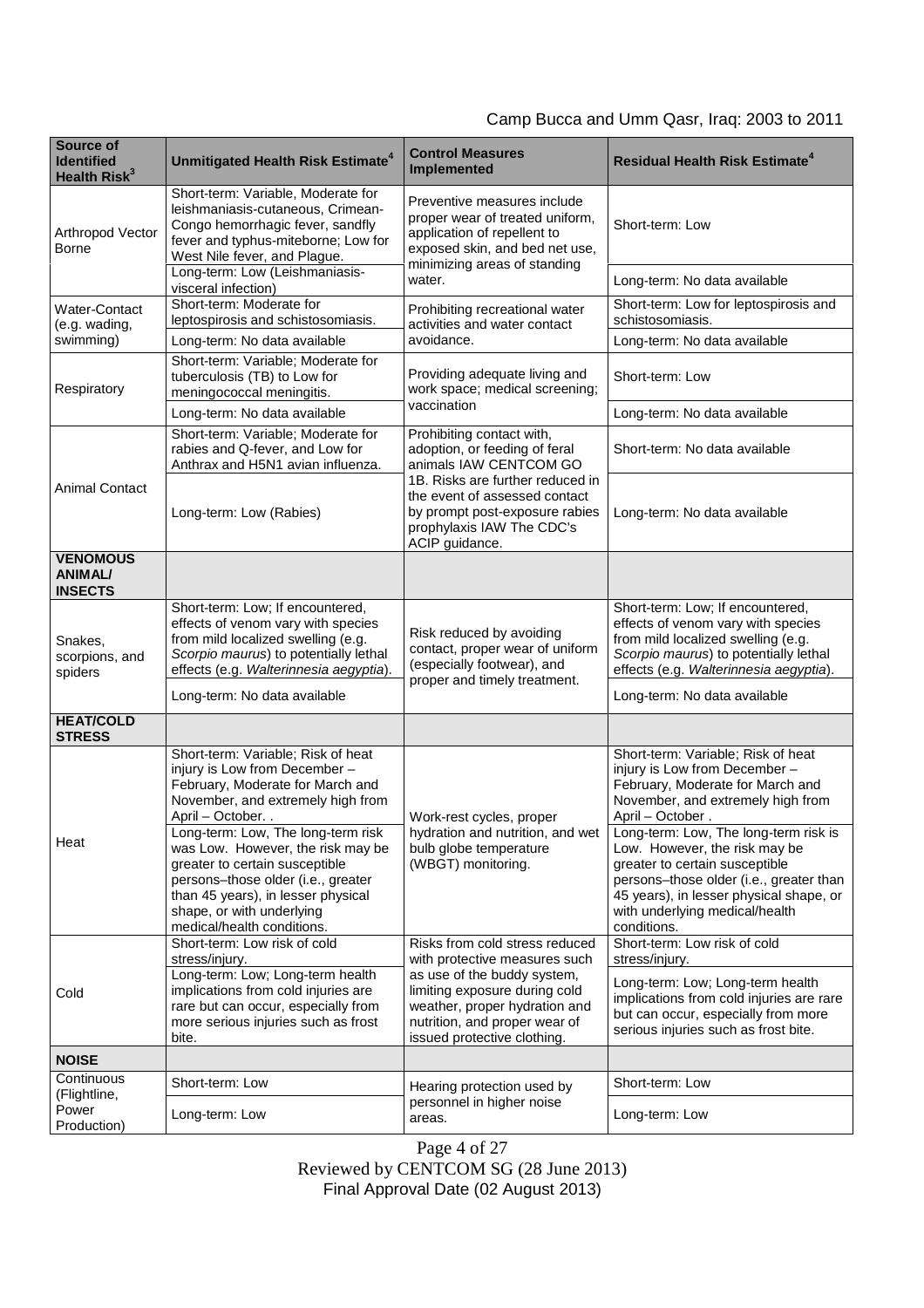| Camp Bucca and Umm Qasr, Iraq: 2003 to 2011 |
|---------------------------------------------|
|---------------------------------------------|

| Source of<br><b>Identified</b><br>Health Risk <sup>3</sup>   | <b>Unmitigated Health Risk Estimate<sup>4</sup></b>                                                                                                                                                                                                                                                                            | <b>Control Measures</b><br><b>Implemented</b>                                                                                                                                                                          | <b>Residual Health Risk Estimate<sup>4</sup></b>                                                                                                                                                                                                                                                                               |
|--------------------------------------------------------------|--------------------------------------------------------------------------------------------------------------------------------------------------------------------------------------------------------------------------------------------------------------------------------------------------------------------------------|------------------------------------------------------------------------------------------------------------------------------------------------------------------------------------------------------------------------|--------------------------------------------------------------------------------------------------------------------------------------------------------------------------------------------------------------------------------------------------------------------------------------------------------------------------------|
| <b>Unique</b><br>Incidents/<br><b>Concerns</b>               |                                                                                                                                                                                                                                                                                                                                |                                                                                                                                                                                                                        |                                                                                                                                                                                                                                                                                                                                |
| Waste<br>Sites/Waste<br>Disposal                             | Short-term: Low                                                                                                                                                                                                                                                                                                                | Ensure dumpster lids are shut<br>and mosquito dunks available<br>for standing water                                                                                                                                    | Short-term: Low                                                                                                                                                                                                                                                                                                                |
|                                                              | Long-term: Low                                                                                                                                                                                                                                                                                                                 |                                                                                                                                                                                                                        | Long-term: Low                                                                                                                                                                                                                                                                                                                 |
| Fuel/petroleum<br>products/<br>industrial<br>chemical spills | Short-term: Low                                                                                                                                                                                                                                                                                                                | Avoid any obvious spills<br>especially around generators<br>and maintenance areas                                                                                                                                      | Short-term: Low                                                                                                                                                                                                                                                                                                                |
|                                                              | Long-term: Low                                                                                                                                                                                                                                                                                                                 |                                                                                                                                                                                                                        | Long-term: Low                                                                                                                                                                                                                                                                                                                 |
| Pesticides/Pest<br>Control<br>Burn Pit PM <sub>10</sub>      | Short-term: Low                                                                                                                                                                                                                                                                                                                | See Section 10.4<br>Control measures may have<br>included locating burn pits<br>downwind of prevailing winds,<br>increased distance when<br>possible, and improved waste<br>segregation and management<br>techniques   | Short-term: Low                                                                                                                                                                                                                                                                                                                |
|                                                              | Long-term: Low                                                                                                                                                                                                                                                                                                                 |                                                                                                                                                                                                                        | Long-term: Low                                                                                                                                                                                                                                                                                                                 |
|                                                              | Short-term: Low, Daily levels vary;<br>acute health effects (e.g., upper<br>respiratory tract irritation) more<br>pronounced during peak days. More<br>serious effects are possible in<br>susceptible persons (e.g., those with<br>asthma/existing respiratory diseases).                                                      |                                                                                                                                                                                                                        | Short-term: Low, Daily levels vary;<br>acute health effects (e.g., upper<br>respiratory tract irritation) more<br>pronounced during peak days. More<br>serious effects are possible in<br>susceptible persons (e.g., those with<br>asthma/existing respiratory diseases).                                                      |
|                                                              | Long-term: No health guidelines                                                                                                                                                                                                                                                                                                |                                                                                                                                                                                                                        | Long-term: No health guidelines                                                                                                                                                                                                                                                                                                |
| Burn Pit PM <sub>25</sub>                                    | Short-term: Moderate to High, A<br>majority of the time mild acute (short<br>term) health effects are anticipated;<br>certain peak levels may produce mild<br>eye, nose, or throat irritation in some<br>personnel and pre-existing health<br>conditions (e.g., asthma, or<br>cardiopulmonary diseases) may be<br>exacerbated. | Control measures may have<br>included locating burn pits<br>downwind of populated areas,<br>increased distance from<br>populated area when possible,<br>and improved waste<br>segregation and management<br>techniques | Short-term: Moderate to High, A<br>majority of the time mild acute (short<br>term) health effects are anticipated;<br>certain peak levels may produce mild<br>eye, nose, or throat irritation in some<br>personnel and pre-existing health<br>conditions (e.g., asthma, or<br>cardiopulmonary diseases) may be<br>exacerbated. |
|                                                              | Long-term: Low to Moderate. A small<br>percentage of personnel may be at<br>increased risk for developing chronic<br>conditions. Particularly those more<br>susceptible to acute effects (e.g.,<br>those with asthma/existing<br>respiratory diseases).                                                                        |                                                                                                                                                                                                                        | Long-term: Low to Moderate. A small<br>percentage of personnel may be at<br>increased risk for developing chronic<br>conditions. Particularly those more<br>susceptible to acute effects (e.g.,<br>those with asthma/existing respiratory<br>diseases).                                                                        |

<sup>1</sup>This Summary Table provides a qualitative estimate of population-based short- and long-term health risks associated with the occupational environment conditions at Camp Bucca and Umm Qasr. It does not represent an individual exposure profile. Actual individual exposures and health effects depend on many variables. For example, while a chemical may have been present in the environment, if a person did not inhale, ingest, or contact a specific dose of the chemical for adequate duration and frequency, then there may have been no health risk. Alternatively, a person at a specific location may have experienced a unique exposure which could result in a significant individual exposure. Any such person seeking medical care should have their specific exposure documented in an SF600.

 $^2$  This assessment is based on specific environmental sampling data and reports obtained from 09 April 2003 through 10 February 2011. Sampling locations are assumed to be representative of exposure points for the camp population but may not reflect all the fluctuations in environmental quality or capture unique exposure incidents.

<sup>3</sup>This Summary Table is organized by major categories of identified sources of health risk. It only lists those sub-categories specifically identified and addressed at Camp Bucca and umm Qasr. The health risks are presented as Low, Moderate, High or Extremely High for both acute and chronic health effects. The health risk level is based on an assessment of both the potential severity of the health effects that could be caused and probability of the exposure that would produce such health effects. Details can be obtained from the APHC/AIPH. Where applicable, "None Identified" is used when though a potential exposure is identified, and no health risks of either a specific acute or chronic health effects are determined. More detailed descriptions of OEH exposures that are evaluated but determined to pose no health risk are discussed in the following sections of this report.

4 Health risks in this Summary Table are based on quantitative surveillance thresholds (e.g. endemic disease rates; host/vector/pathogen surveillance) or screening levels, e.g. Military Exposure Guidelines (MEGs) for chemicals*.* Some previous assessment reports may provide slightly inconsistent health risk estimates because quantitative criteria such as MEGs may have changed since the samples were originally evaluated and/or because this assessment makes use of all historic site data while previous reports may have only been based on a select few samples.

> Page 5 of 27 Reviewed by CENTCOM SG (28 June 2013) Final Approval Date (02 August 2013)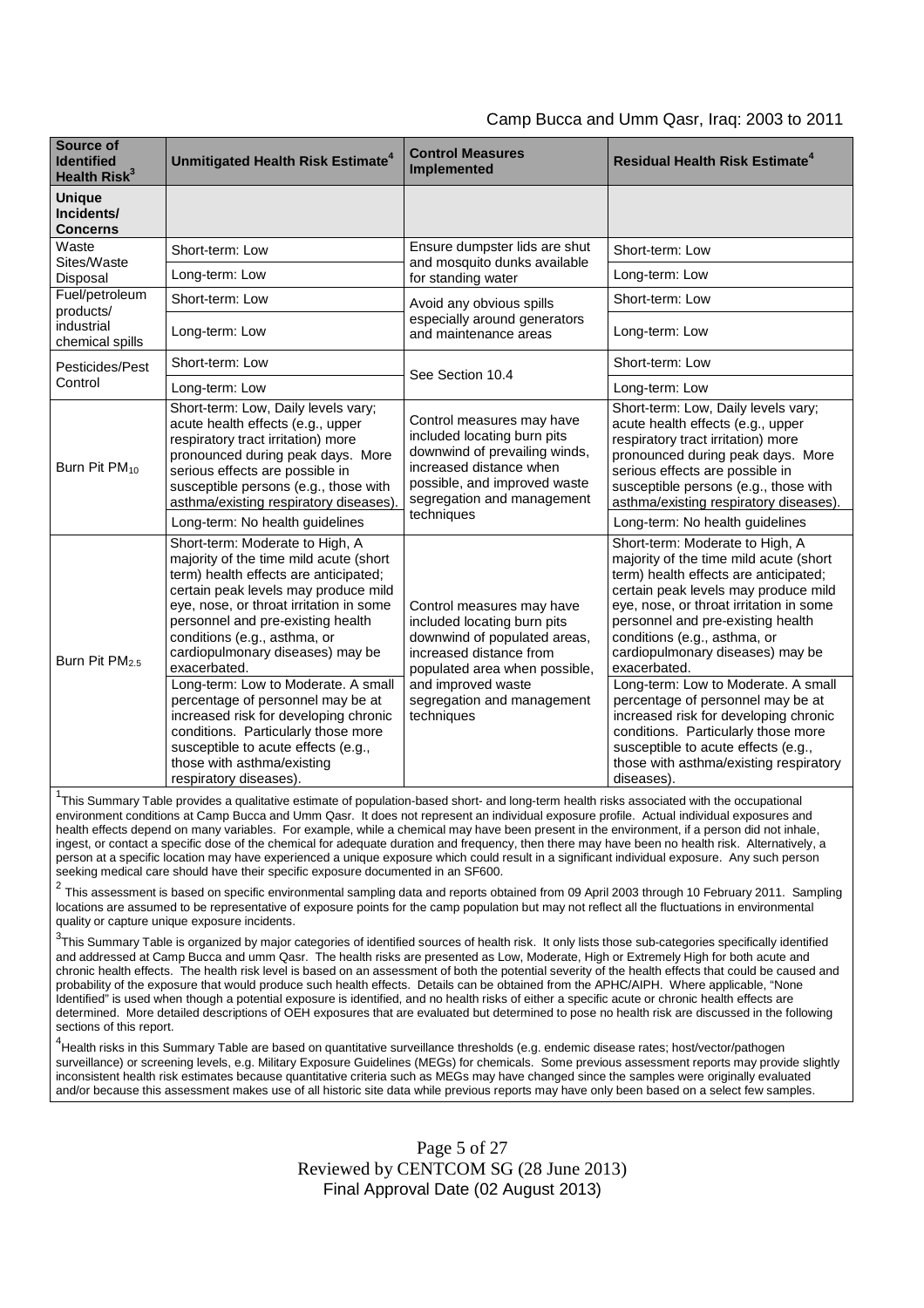## **1 Discussion of Health Risks at Camp Bucca and Umm Qasr, Iraq by Source**

The following sections provide additional information about the OEH conditions summarized above. All risk assessments were performed using the methodology described in the US Army Public Health Command Technical Guide 230, *Environmental Health Risk Assessment and Chemical Exposure Guidelines for Deployed Military Personnel* (USAPHC TG 230, reference 9). All OEH risk estimates represent residual risk after accounting for preventive controls in place. Occupational exposures and exposures to endemic diseases are greatly reduced by preventive measures. For environmental exposures related to airborne dust, there are limited preventive measures available, and available measures have little efficacy in reducing exposure to ambient conditions.

## **2 Air**

## 2.1 Site-Specific Sources Identified

Camp Bucca and Umm Qasr are situated in a dusty semi-arid desert environment. Inhalational exposure to high levels of dust and particulate matter, such as during high winds or dust storms, may result in mild to more serious short-term health effects (e.g., eye, nose or throat and lung irritation) in some personnel. Additionally, certain subgroups of the deployed forces (e.g., those with pre-existing asthma/cardio pulmonary conditions) are at greatest risk of developing notable health effects.

## 2.2 Particulate matter

Particulate matter (PM) is a complex mixture of extremely small particles suspended in the air. The PM includes solid particles and liquid droplets emitted directly into the air by sources such as: power plants, motor vehicles, aircraft, generators, construction activities, fires, and natural windblown dust. The PM can include sand, soil, metals, volatile organic compounds (VOC), allergens, and other compounds such as nitrates or sulfates that are formed by condensation or transformation of combustion exhaust. The PM composition and particle size vary considerably depending on the source. Generally, PM of health concern is divided into two fractions:  $PM_{10}$ , which includes coarse particles with a diameter of 10 micrometers or less, and fine particles less than 2.5 micrometers ( $PM_{2.5}$ ), which can reach the deepest regions of the lungs when inhaled. Exposure to excessive PM is linked to a variety of potential health effects.

### 2.3 Particulate matter, less than10 micrometers  $(PM_{10})$

2.3.1 Exposure Guidelines:

Short Term (24-hour) PM $_{10}$  (µg/m $^3$ 

- 
- Marginal MEG  $=$  420
- Critical MEG = 600

2.3.2 Sample data/Notes:

): Long-term PM<sub>10</sub> MEG ( $\mu$ g/m $^3$ ): • Negligible MEG = 250 **a** Not defined and not available.

A total of 195 valid PM<sub>10</sub> air samples were collected from 2003–2011. The range of 24-hour PM<sub>10</sub> concentrations was 19 μg/m<sup>3</sup> – 2664 μg/m<sup>3</sup> with an average concentration of 294 μg/m<sup>3</sup>.

2.3.3 Short-term health risks:

Page 6 of 27 Reviewed by CENTCOM SG (28 June 2013) Final Approval Date (02 August 2013)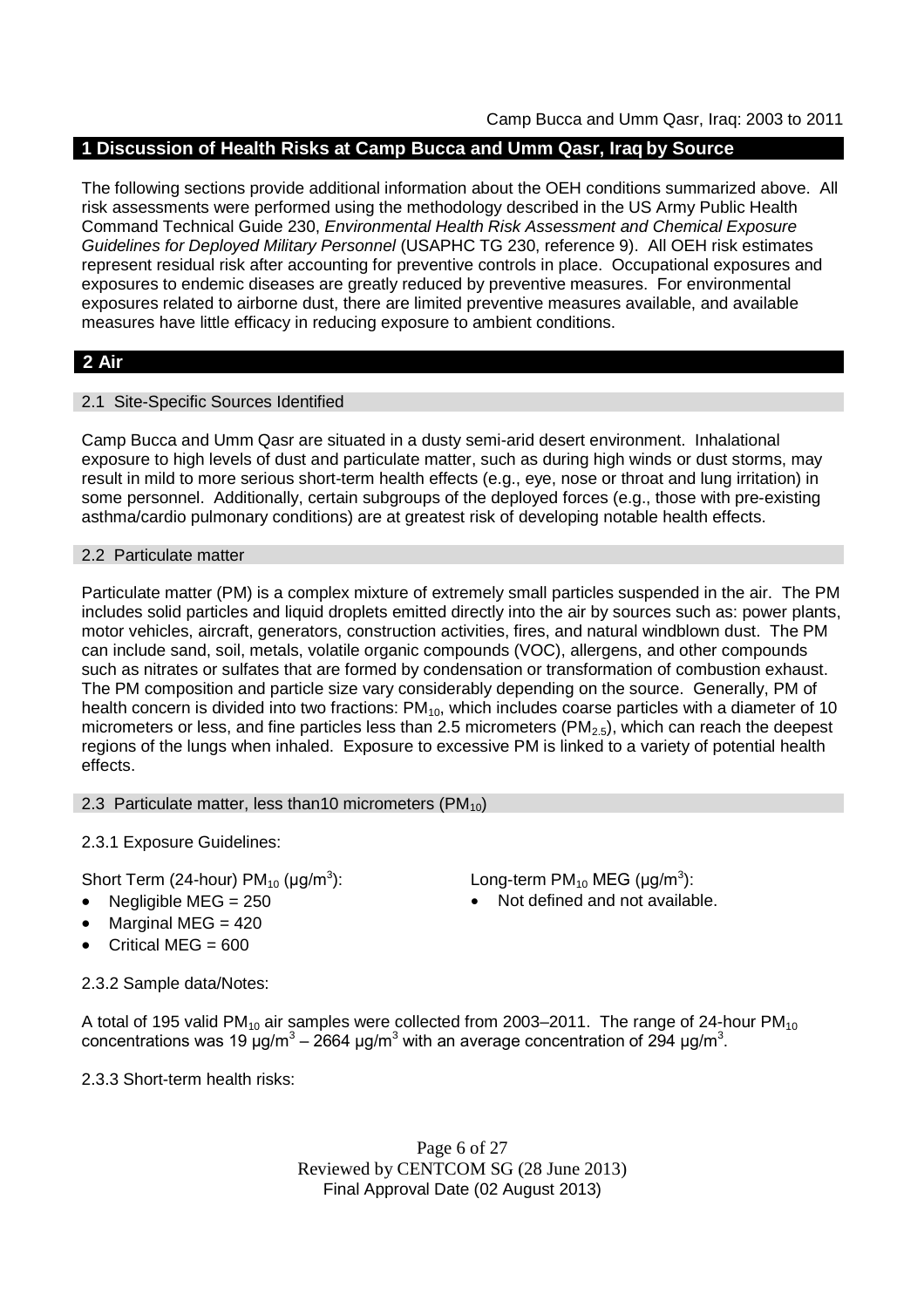**Variable (Low to High):** The short-term PM<sub>10</sub> health risk assessment is variable (Low to High) based on average and peak  $PM_{10}$  sample concentrations, and the likelihood of exposure at these hazard severity levels. The variable risk is due to significant fluctuation in daily concentrations. Risk from peak exposures was high in 2003, 2006, 2008, and 2009 and low in 2007. Risk from typical exposures was low in 2003, 2006, 2007, and 2008 and moderate in 2009. All other years had insufficient data available with which to determine risk. A low health risk suggests little or no impact on accomplishing the mission. A moderate health risk suggests a degraded mission capabilities expected with limited in theater medical countermeasures and resources anticipated. A high health risk suggests a significant degradation of mission capabilities in terms of the required mission standard, inability to accomplish all parts of the mission, or inability to complete the mission standard if hazards occur during the mission (Reference 9, Table 3-2). Daily average health risk levels for  $PM_{10}$  show no hazard for 62.7%, low health risk for 24.6%, moderate health risk for 2.8%, and high health risk for 9.9% of the time. Confidence in the short-term  $PM_{10}$  health risk assessment is low (Reference 9, Table 3-6).

The hazard severity for average  $PM_{10}$  concentrations in samples was negligible to marginal. The hazard severity was negligible in 2003, 2006, 2007, and 2009 and marginal in 2008. The results indicate that for negligible hazard severity a few personnel may experience notable mild eye, nose, or throat irritation; most personnel will experience only mild effects. Pre-existing health conditions (e.g., asthma, or cardiopulmonary diseases) may be exacerbated. During a marginal hazard severity a majority of personnel will experience notable eye, nose, and throat irritation and some respiratory effects. Some lost-duty days are expected. Significant aerobic activity will increase risk. Those with a history of asthma or cardiopulmonary disease are expected to experience increased symptoms (Reference 9, Table 3-10).

For the highest observed  $PM_{10}$  sample concentration, the hazard severity was critical. During peak exposures at the critical hazard severity level, most if not all personnel experience eye, nose, and throat irritation and respiratory effects. Visual acuity is impaired, as is overall aerobic capacity. Some personnel will not be able to perform assigned duties. Lost duty days are expected. Those with a history of asthma or cardiopulmonary disease will experience more severe symptoms. Conditions may also result in adverse, non-health related materiel/logistical impacts (Reference 9, Table 3-10).

## 2.3.4 Long-term health risk:

**Not Evaluated-no available health guidelines**. The U. S. Environmental Protection Agency (EPA) has retracted its long-term standard (national ambient air quality standards, NAAQS) for  $PM_{10}$  due to an inability to clearly link chronic health effects with chronic  $PM_{10}$  exposure levels.

## 2.4 Particulate Matter, less than 2.5 *micrometers* (PM<sub>2.5</sub>)

## 2.4.1 Exposure Guidelines:

Short Term (24-hour) PM $_{2.5}$  (µg/m $^3$ 

- Negligible MEG = 65 Negligible MEG = 15
- 
- Critical MEG  $= 500$

): Long-term (1year)  $PM_{2.5}$ MEGs (µg/m<sup>3</sup>):

- 
- Marginal MEG =  $250$   $\bullet$  Marginal MEG =  $65$ .
- 2.4.2 Sample data/Notes:

A total of 51 valid PM<sub>2.5</sub> air samples were collected from 2008–2011, no samples were taken prior to 2008. The range of 24-hour PM<sub>2.5</sub> concentrations was 24 μg/m<sup>3</sup> – 1642 μg/m<sup>3</sup> with an average concentration of 180  $\mu$ g/m<sup>3</sup>.

> Page 7 of 27 Reviewed by CENTCOM SG (28 June 2013) Final Approval Date (02 August 2013)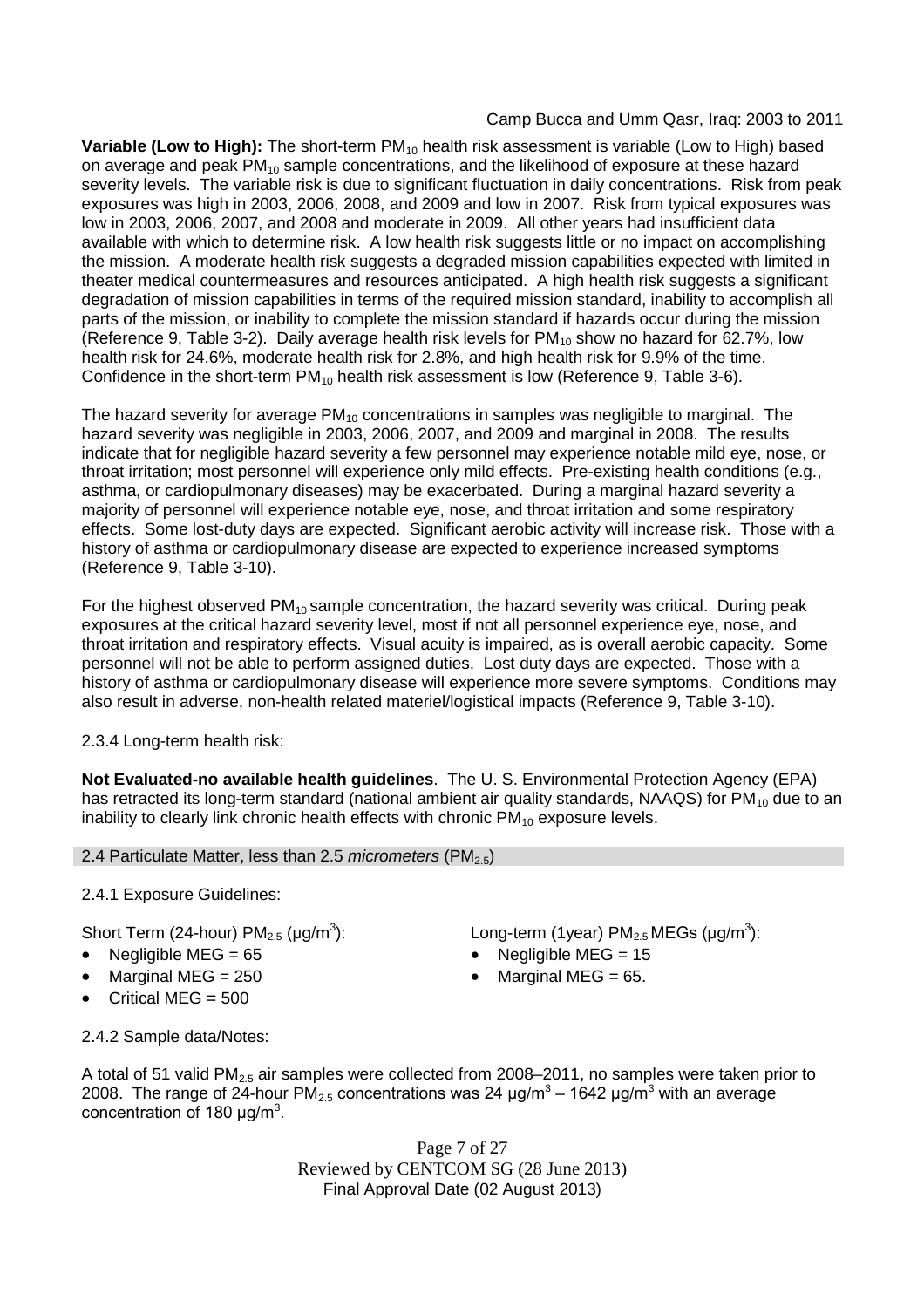2.4.3 Short-term health risks:

**Moderate to High:** The short-term PM<sub>2.5</sub> health risk assessment for peak sample concentrations is moderate for 2008 and high for 2009 and for average sample concentrations, low for 2008 and 2009. There were not enough samples taken in 2011 to assess the health risk. A low health risk suggests little or no impact on accomplishing the mission. A moderate health risk suggests a degraded mission capabilities in terms of the required mission standard and will result in reduced mission capability if hazards occur during the mission. A high health risk suggests a significant degradation of mission capabilities in terms of the required mission standard, inability to accomplish all parts of the mission, or inability to complete the mission to standard if hazards occur during the mission (Reference 9, Table 3- 2). Daily average health risk levels for  $PM<sub>2.5</sub>$  show no hazard for 48.3%, low health risk for 44.8%, moderate health risk for 3.4%, and high health risk for 3.4% of the time. Confidence in the short-term PM<sub>2.5</sub> health risk assessment was low (Reference 9, Table 3-6).

The hazard severity was negligible to marginal for average  $PM<sub>2.5</sub>$  sample concentrations. The hazard severity was negligible in 2008 and marginal in 2009. The results indicate that for a negligible hazard severity a few personnel may experience notable mild eye, nose, or throat irritation; most personnel will experience only mild effects. Pre-existing health conditions (e.g., asthma, or cardiopulmonary diseases) may be exacerbated. For a marginal hazard severity a majority of personnel will experience notable eye, nose, and throat irritation and some respiratory effects. Some lost-duty days are expected. Significant aerobic activity will increase risk. Those with a history of asthma or cardiopulmonary disease are expected to experience increased symptoms (Reference 9, Table 3-10).

For the highest observed  $PM_{2.5}$  exposure, the hazard severity was critical. During peak exposures at the critical hazard severity level, most if not all personnel experience eye, nose, and throat irritation and respiratory effects. Visual acuity is impaired, as is overall aerobic capacity. Some personnel will not be able to perform assigned duties. Lost duty days are expected. Those with a history of asthma or cardiopulmonary disease will experience more severe symptoms. Conditions may also result in adverse, non-health related materiel/logistical impacts (Reference 9, Table 3-10).

## 2.4.4 Long-term health risks:

**Low to Moderate:** The long-term health risk assessment is low for 2008 and moderate for 2009 based on average PM<sub>2.5</sub> concentration, and the likelihood of exposure at this hazard severity level. A low health risk assessment for typical exposure concentrations suggest that exposure to  $PM_{2.5}$ concentrations was expected to result in little or no impact on accomplishing the mission. A moderate health risk suggests a degraded mission capabilities in terms of the required mission standard and in reduced mission capability if hazards occurred during the mission (Reference 9, Table 3-3). Confidence in the long-term  $PM<sub>2.5</sub>$  health risk assessment is low (Reference 9, Table 3-6).

The hazard severity was marginal for average PM<sub>2.5</sub> sample concentrations (74 µg/m $^3$  – 252 µg/m $^3$ ). The results predict that with repeated exposures above the marginal hazard severity threshold, it is plausible that development of chronic health conditions such as reduced lung function, exacerbated chronic bronchitis, chronic obstructive pulmonary disease (COPD), asthma, atherosclerosis, or other cardiopulmonary diseases could occur in generally healthy troops. Those with a history of asthma or cardiopulmonary disease are considered to be at particular risk (Reference 9, Table 3-11).

## 2.5 Airborne Metals

2.5.1 Airborne Metals from  $PM_{10}$ 

Page 8 of 27 Reviewed by CENTCOM SG (28 June 2013) Final Approval Date (02 August 2013)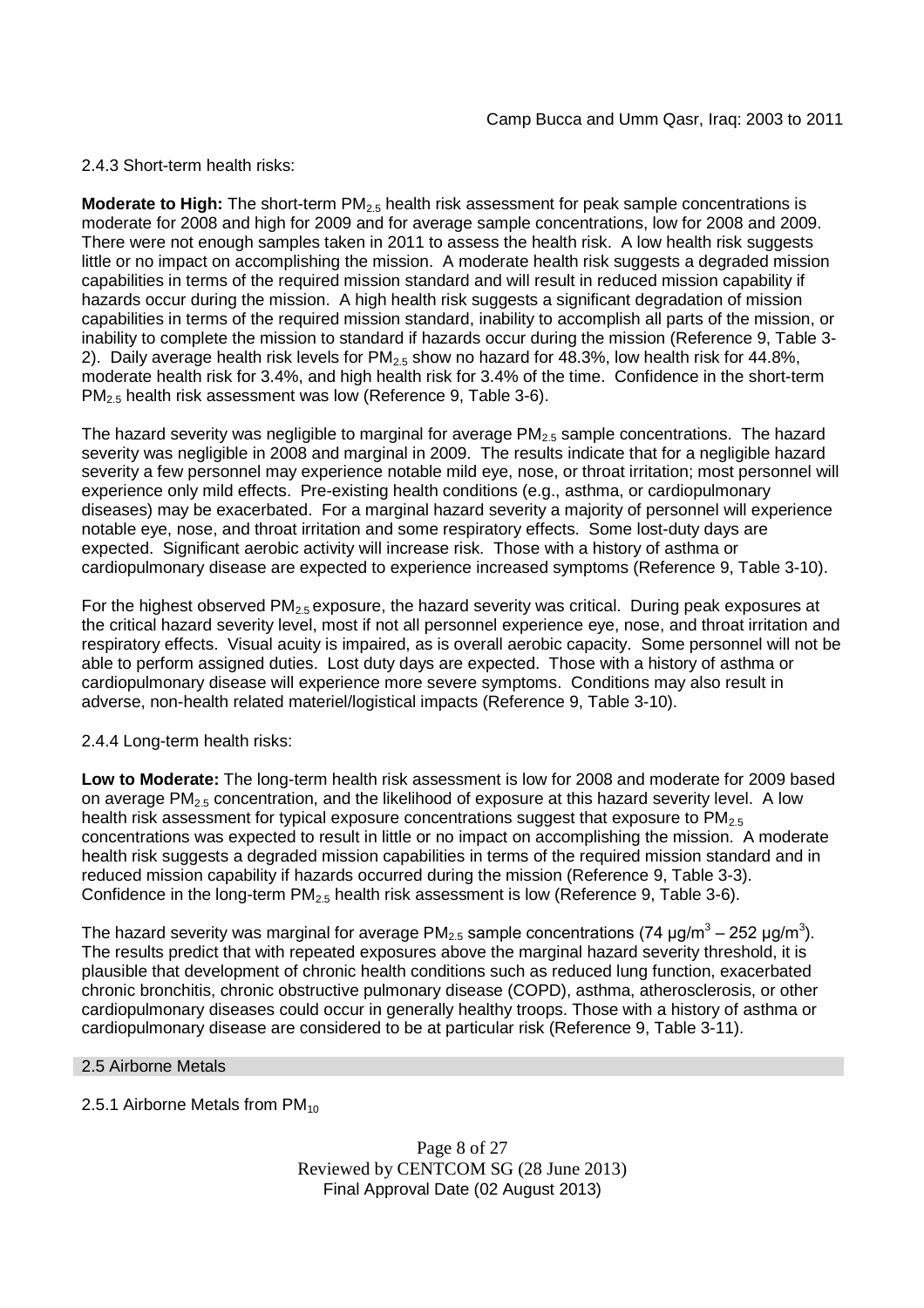2.5.1.1 Sample data/Notes:

A total of 195 valid PM<sub>10</sub> airborne metal samples were collected at Camp Bucca and Umm Qasr from 2003 to 2011. None of the analyzed metals in the collected samples were found at concentrations above the 1-year negligible MEGs. Vanadium in 2008 was detected once at the same level as its representative MEG  $(0.068 \text{ µg/m}^3)$  but was not retained due to insufficient samples.

2.5.1.2 Short-term health risks:

## **None identified based on available sampling data.**

2.5.1.3 Long-term health risks:

### **None identified based on the available sampling data.**

2.5.2 Airborne Metals from  $PM<sub>2.5</sub>$ 

2.5.2.1 Sample data/Notes:

A total of 51 valid PM<sub>2.5</sub> airborne metal samples were collected at Camp Bucca and Umm Qasr from 2003 to 2011. None of the analyzed metals in the collected samples were found at concentrations above the 1-year negligible MEGs.

2.5.2.2 Short-term health risks:

### **None identified based on available sampling data.**

2.5.2.3 Long-term health risks:

## **None identified based on the available sampling data.**

### 2.6 Volatile Organic Compounds (VOC)

2.6.1 Exposure Guidelines

Short Term (1-hour) 1,2-Dibromo-3-chloropropane: Negligible MEG=0.75 µg/m<sup>3</sup>, Marginal MEG=5 μg/m<sup>3</sup>, Critical MEG=150 μg/m<sup>3</sup>.

### 2.6.1 Sample data/Notes:

The health risk assessment is based on average and peak concentration of 37 valid volatile organic chemical (VOC) air samples collected at Camp Bucca and Umm Qasr from 2003 to 2011. 1,2- Dibromo-3-chloropropane was found at concentrations above the short term MEG in one out of 8 samples (12.50% frequency) from 2008 but there were not enough samples taken in order to assess a chronic risk.

2.6.2 Short-term health risks:

**Low:** The short-term 1,2-Dibromo-3-chloropropane health risk assessments for peak and average sample concentrations are low for 2008. A low health risk suggests little or no impact on accomplishing the mission. Confidence in the short-term VOC health risk assessment was low (Reference 9, Table 3-6).

> Page 9 of 27 Reviewed by CENTCOM SG (28 June 2013) Final Approval Date (02 August 2013)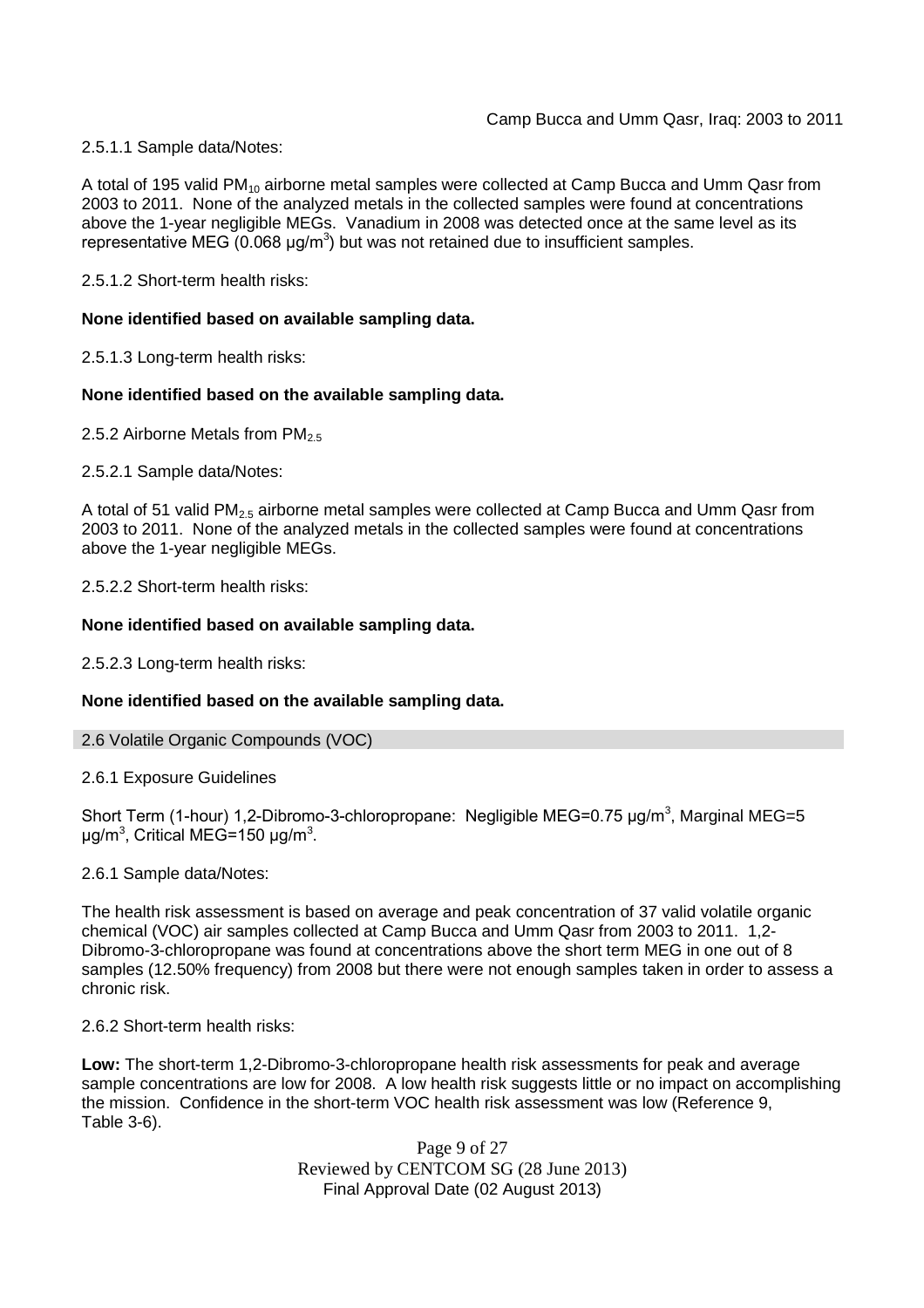The hazard severity was negligible for average 1,2-Dibromo-3-chloropropane sample concentrations in 2008. For a negligible hazard severity a few personnel may experience mild effects such as headaches, nausea, lightheadedness, and weakness (Reference 9, Table 3-10).

For the highest observed 1,2-Dibromo-3-chloropropane exposure, the hazard severity was negligible. For a negligible hazard severity a few personnel may experience mild effects such as headaches, nausea, lightheadedness, and weakness (Reference 9, Table 3-10).

## 2.6.3 Long-term health risk

## **None identified based on the available sampling data.**

## **3 Soil**

### 3.1 Site-Specific Sources Identified

## 3.2 Sample data/Notes:

A total of 46 valid surface soil samples were collected from 2003 to 2011 to assess OEH health risk to deployed personnel. The primary soil contamination exposure pathways are dermal contact and dust inhalation. Typical parameters analyzed for included SVOCs, heavy metals, PCBs, pesticides, and herbicides. If the contaminant was known or suspected, other parameters may have been analyzed (i.e. total petroleum hydrocarbons (TPH) and polycyclic aromatic hydrocarbons (PAH) near fuel spills). For the risk assessment, personnel are assumed to remain at this location for 6 months to 1 year.

### *3.3 Short-term health risk:*

**Not an identified source of health risk**. Currently, sampling data for soil are not evaluated for short term (acute) health risks**.**

### *3.4 Long-term health risk:*

**None identified based on available sample data.** No parameters exceeded 1-year Negligible MEGs for dermal contact. The dust inhalation exposure pathway is addressed in Section 2 above. 4- Methylphenol {p-Cresol}, Acenaphthylene, Actinium-228, Bismuth-214, Cesium-134, Cesium-137, Cobalt-60, Copper, Dimethylphthalate, Europium-152, Manganese, PCB-153, PCB-180, Phenanthrene, Protactinium-234M, Thorium-234, Total PCB (German Waste Oil Regulation), and Uranium-235 were detected in one or more samples and do not have a 1 year negligible soil MEG. The presence of a chemical without a MEG adds uncertainty to the risk assessment.

## **4 Water**

In order to assess the health risk to U.S. personnel from exposure to water in theater, the USAPHC identified the most probable exposure pathways. These are based on the administrative information provided on the field data sheets submitted with the samples taken over the time period being evaluated. It is assumed that 100% of all U.S. personnel at Camp Bucca and Umm Qasr were directly exposed to Reverse Osmosis Water Purification Unit (ROWPU) treated and disinfected fresh bulk water, since this classification of water is primarily used for personal hygiene, showering, cooking, and for use at vehicle wash racks. Field data sheets indicate that bottled water is the only approved source

> Page 10 of 27 Reviewed by CENTCOM SG (28 June 2013) Final Approval Date (02 August 2013)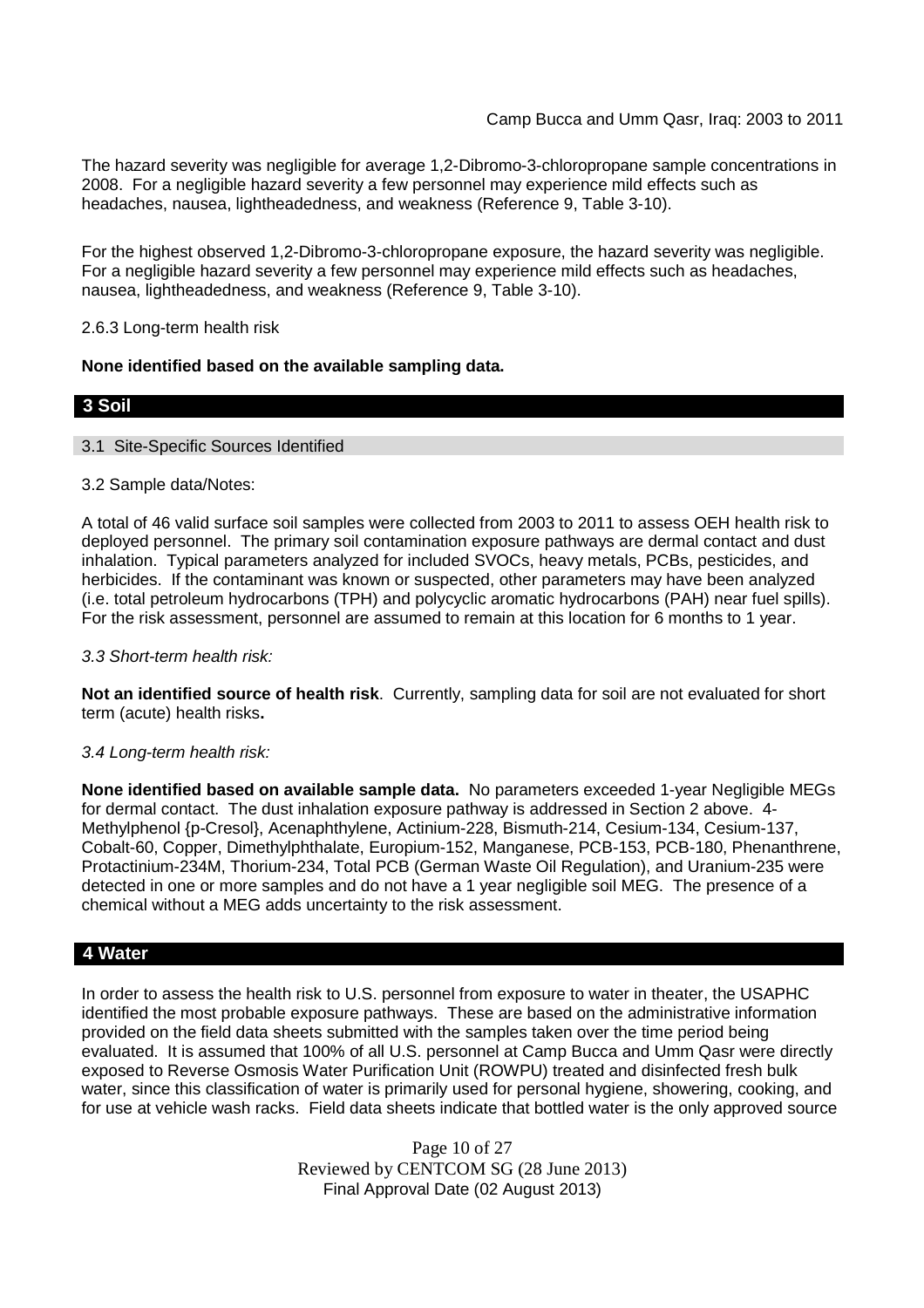of drinking water however in instances where bottled water was unavailable ROWPU treated water was used.

#### 4.1 Drinking Water: Bottled or Treated Water

#### 4.1.1 Site-Specific Sources Identified

Nova Water was the only bottled water supplier listed in the field data sheets at Camp Bucca and Umm Qasr but there were no bottled water samples. The samples included ROWPU/treated water from several water supplies located on Camp Bucca.

#### 4.1.2 Sample data/Notes:

To assess the potential for adverse health effects to troops, the following assumptions were made about dose and duration: A conservative (protective) assumption was that personnel routinely ingested 15 L/day of bottled water for up to 365 days (1-year). It was further assumed that control measures were not used. A total of eight valid drinking water samples were collected from 2003 to 2011.

#### 4.1.3 Short-term health risk:

**Low:** The short-term health risk, based on peak concentrations, from the drinking water was assessed as low. Boron, chloride, magnesium, and sulfate exceeded their 14-day 15L/d Negligible MEGs. A low short-term health risk suggests little or no impact on accomplishing the mission. Boron exceeded its respective MEG (0.93 mg/L) in 2004, 2006, and 2008. In 2004, chloride (MEG 600 mg/L), magnesium (MEG 30 mg/L), and sulfate (MEG 250 mg/L) exceeded their respective MEGs for short-term health risk. Trichloroacetic acid, Chromium, Fluoride, and Selenium were detected in samples above the Negligible 1 Year 15L/d MEG but had no associated 14-day 15L/d Negligible MEG for short-term health risk and were not assessed further.

The hazard severity was negligible for average boron, chloride, magnesium, and sulfate concentrations in drinking water in all years assessed. The results indicate that for a negligible hazard severity a few exposed personnel (if any) are expected to have noticeable health effects during mission. Exposed personnel are expected to be able to effectively perform all critical tasks during mission operations. Minimal to no degradation of abilities to conduct complex tasks are expected.

For the highest observed boron, chloride, magnesium, and sulfate concentrations in drinking water the hazard severity was negligible in all years assessed. During peak exposures at the negligible hazard severity a few exposed personnel (if any) are expected to have noticeable health effects during the mission. Exposed personnel are expected to be able to effectively perform all critical tasks during mission operations. Minimal to no degradation of abilities to conduct complex tasks are expected.

### 4.1.4 Long-term health risk:

**Low:** The long-term health risk from boron was evaluated using section 3.4.6 in TG 230 and was assessed as a low risk in 2004, 2006, and 2008 based on the average concentration, and the likelihood of exposure at this hazard severity level. There were no long-term MEGs available for chloride, magnesium, and sulfate; therefore these chemicals were not retained as potential hazards.

The hazard severity was negligible for average boron concentrations (1.13 mg/L – 4.66 mg/L). The results suggest that with repeated exposures to boron above the negligible hazard severity threshold, few exposed personnel (if any) are expected to develop delayed onset, irreversible effects.

> Page 11 of 27 Reviewed by CENTCOM SG (28 June 2013) Final Approval Date (02 August 2013)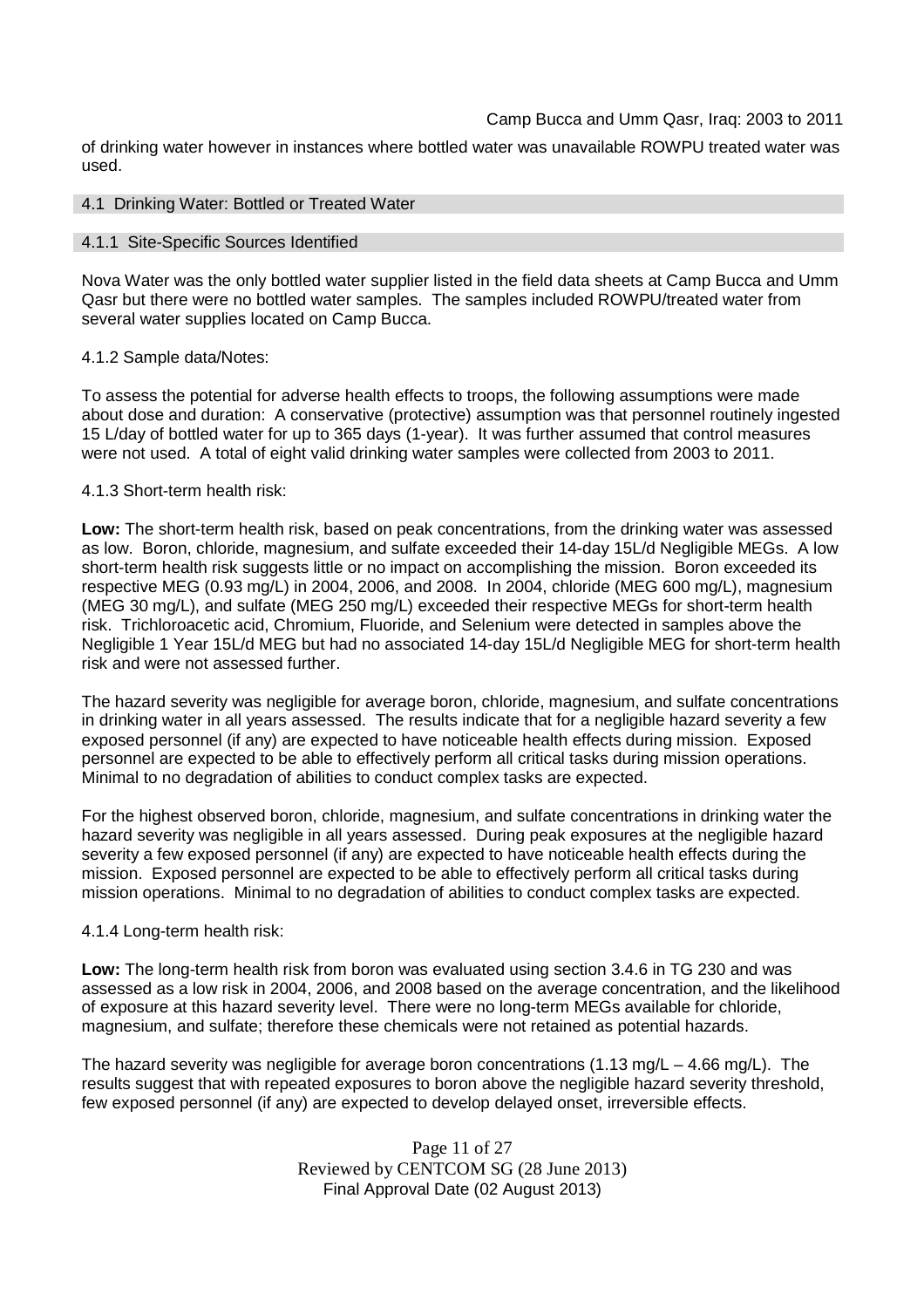## 4.2 Non-Drinking Water: Disinfected

#### 4.2.1 Site-Specific Sources Identified

Although the primary route of exposure for most microorganisms is ingestion of contaminated water, dermal exposure to some microorganisms, chemicals, and biologicals may also cause adverse health effects. Complete exposure pathways would include drinking, brushing teeth, personal hygiene, cooking, providing medical and dental care using a contaminated water supply or during dermal contact at vehicle or aircraft wash racks.

### 4.2.2 Sample data/Notes:

To assess the potential for adverse health effects to troops the following assumptions were made about dose and duration: All U.S. personnel at this location were expected to remain at this site for approximately 1 year. A conservative (protective) assumption is that personnel routinely consumed less than 5L/day of non-drinking water for up to 365 days (1-year). It is further assumed that control measures and/or personal protective equipment were not used. A total of 13 disinfected bulk water (Non-Drinking) samples from 2003 to 2009 were evaluated for this health risk assessment, no samples were taken after 2009. Chloride, magnesium, and sulfate were found in concentrations exceeding the 2.5 x Negligible short-term 14-day 5L/d MEG.

#### 4.2.3 Short-term health risks:

**Low.** The short-term health risk from chloride (MEG 3750 mg/L), magnesium (MEG 625 mg/L), and sulfate (MEG 1875 mg/L) exceeded their respective negligible short-term 14-day 5L/d MEG in 2009 and was assessed a low health risk. A low short-term health risk suggests little or no impact on accomplishing the mission.

The hazard severity was negligible for average chloride, magnesium, and sulfate concentrations in nondrinking water in all years assessed. The results indicate that for a negligible hazard severity a few exposed personnel (if any) are expected to have noticeable health effects during mission. Exposed personnel are expected to be able to effectively perform all critical tasks during mission operations. Minimal to no degradation of abilities to conduct complex tasks are expected.

For the highest observed chloride, magnesium, and sulfate concentrations in non-drinking water the hazard severity was negligible in all years assessed. During peak exposures at the negligible hazard severity a few exposed personnel (if any) are expected to have noticeable health effects during mission. Exposed personnel are expected to be able to effectively perform all critical tasks during mission operations. Minimal to no degradation of abilities to conduct complex tasks are expected.

### 4.2.4 Long-term health risks:

There were no long-term MEGs available for chloride, magnesium, or sulfate, therefore these chemicals were not retained as potential hazards.

### **5 Military Unique**

5.1 Chemical Biological, Radiological Nuclear (CBRN) Weapons

No specific hazard sources were documented in the Defense Occupational and Environmental Health Readiness System (DOEHRS), or the Military Environmental Surveillance Library (MESL) from 2003 through 2011 timeframe.

> Page 12 of 27 Reviewed by CENTCOM SG (28 June 2013) Final Approval Date (02 August 2013)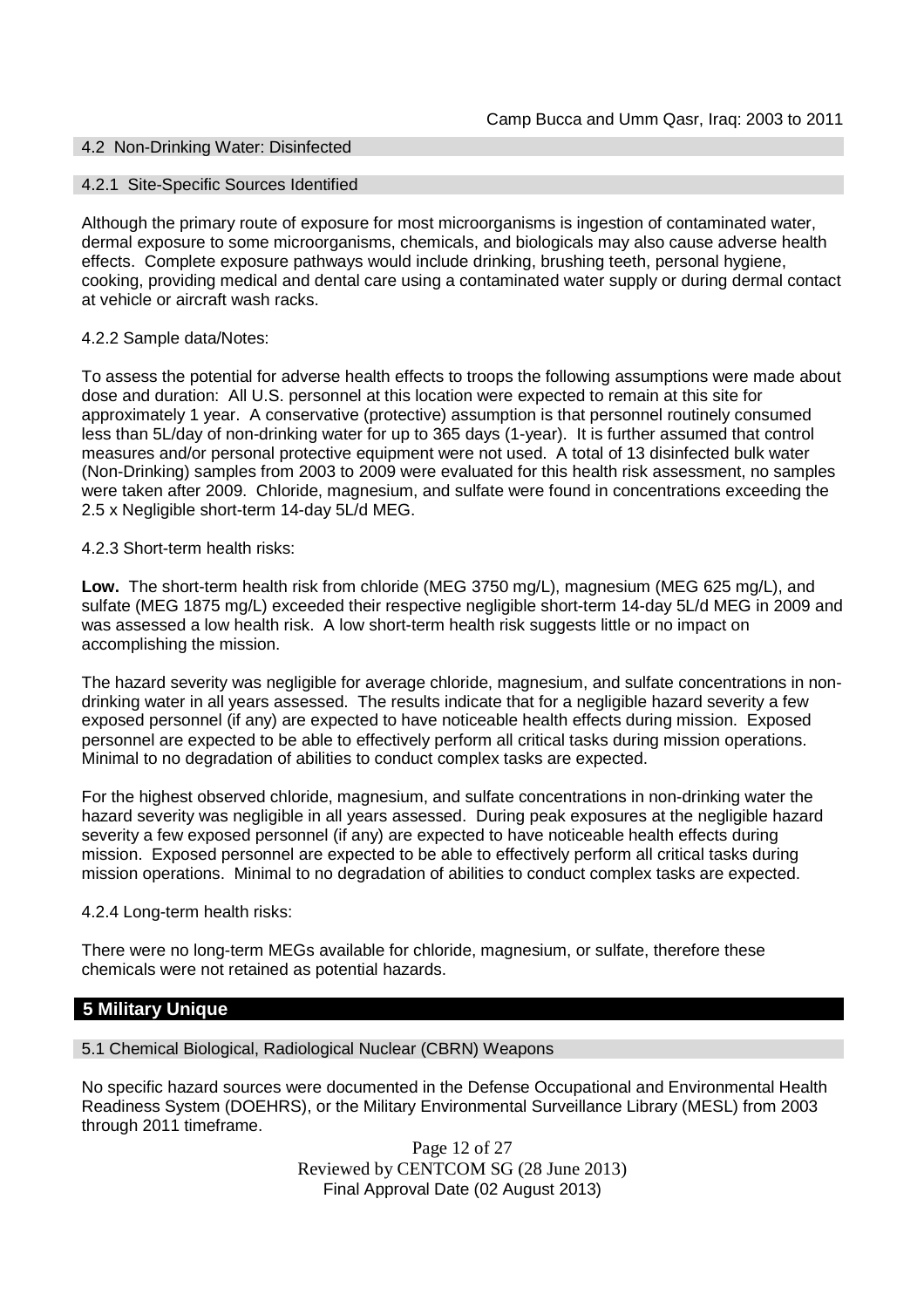#### 5.2 Depleted Uranium (DU)

No specific hazard sources were documented in the DOEHRS, or MESL from 2003 through 2011 timeframe.

#### 5.3 Ionizing Radiation

No specific hazard sources were documented in the DOEHRS, or MESL from 2003 through 2011 timeframe.

### 5.4 Non-Ionizing Radiation

No specific hazard sources were documented in the DOEHRS, or MESL from 2003 through 2011 timeframe.

## **6 Endemic Disease**

This document lists the endemic diseases reported in the region, its specific health risks and severity and general health information about the diseases. USCENTCOM MOD 11 (Reference 11) lists deployment requirements, to include immunizations and chemoprophylaxis, in effect during the timeframe of this POEMS.

#### 6.1 Foodborne and Waterborne Diseases

Food borne and waterborne diseases in the area are transmitted through the consumption of local food and water. Local unapproved food and water sources (including ice) are heavily contaminated with pathogenic bacteria, parasites, and viruses to which most U.S. Service Members have little or no natural immunity. Effective host nation disease surveillance does not exist within the country. Only a small fraction of diseases are identified or reported in host nation personnel. Diarrheal diseases are expected to temporarily incapacitate a very high percentage of U.S. personnel within days if local food, water, or ice is consumed. Hepatitis A and typhoid fever infections typically cause prolonged illness in a smaller percentage of unvaccinated personnel. Vaccinations are required for DOD personnel and contractors. In addition, although not specifically assessed in this document, significant outbreaks of viral gastroenteritis (e.g., norovirus) and food poisoning (e.g., *Bacillus cereus*, *Clostridium perfringens*, *Staphylococcus*) may occur. Key disease risks are summarized below:

Mitigation strategies were in place and included consuming food and water from approved sources, vaccinations (when available), frequent hand washing and general sanitation practices.

### 6.1.1 Diarrheal diseases (bacteriological)

**High, mitigated to Low**: Diarrheal diseases are expected to temporarily incapacitate a very high percentage of personnel (potentially over 50% per month) within days if local food, water, or ice is consumed. Mitigation strategies in place include consumption of approved food, water, and ice; hand washing; and applied food/water safety mechanisms. Field conditions (including lack of hand washing and primitive sanitation) may facilitate person-to-person spread and epidemics. Typically mild disease treated in outpatient setting; recovery and return to duty in less than 72 hours with appropriate therapy. A small proportion of infections may require greater than 72 hours limited duty, or hospitalization.

6.1.2 Hepatitis A, typhoid/paratyphoid fever, and diarrhea-protozoal

Page 13 of 27 Reviewed by CENTCOM SG (28 June 2013) Final Approval Date (02 August 2013)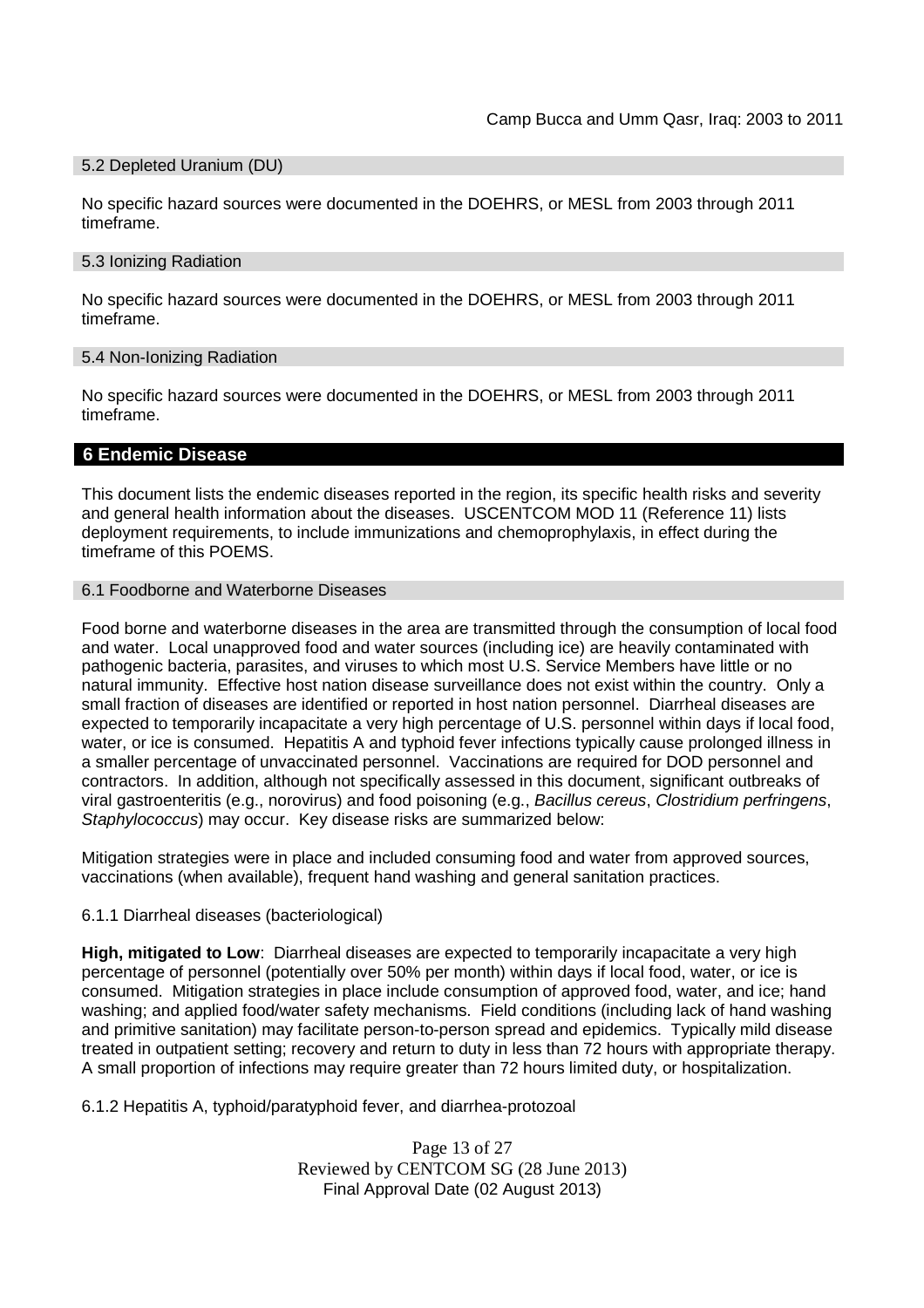**High, mitigated to Low**: Unmitigated health risk to U.S. personnel is high year round for hepatitis A and typhoid/paratyphoid fever, and moderate for diarrhea-protozoal. Mitigation strategies in place include immunization, consumption of approved food, water, and ice; hand washing; and applied food/water safety mechanisms. U.S. Personnel did not drink untreated water, and vaccination for Hepatitis A is required for deployment into the CENTCOM Area or Responsibility (AOR). Hepatitis A, typhoid/paratyphoid fever, and diarrhea-protozoal disease may cause prolonged illness in a small percentage of personnel (less than 1% per month). Although much rarer, other potential diseases in this area that are also considered a moderate risk include: hepatitis E, diarrhea-cholera, and brucellosis.

## *6.1.3 Short-term Health Risks:*

**Variable, unmitigated; Low, mitigated**: The overall unmitigated short-term risk associated with food borne and waterborne diseases are considered high (bacterial diarrhea, hepatitis A, typhoid/paratyphoid fever) to moderate (diarrhea-cholera, diarrhea-protozoal, brucellosis) to low (hepatitis E) if local food or water is consumed. Preventive Medicine measures reduced the risk to low. Confidence in the health risk estimate was high.

### *6.1.4 Long-term Health Risks:*

## **None identified based on available data.**

### 6.2 Arthropod Vector-Borne Diseases

During the warmer months, the climate and ecological habitat support populations of arthropod vectors, including mosquitoes, ticks, mites, and sandflies. Significant disease transmission is sustained countrywide, including urban areas. Mitigation strategies were in place and included proper wear of treated uniforms, application of repellent to exposed skin, and use of bed nets and chemoprophylaxis (when applicable). Additional methods included the use of pesticides, reduction of pest/breeding habitats, and engineering controls.

### *6.2.1 Malaria*

**None**: Indigenous transmission of malaria in Iraq was eliminated as of 2008 reducing risk among personnel exposed to mosquito bites to None.

### *6.2.2 Leishmaniasis*

**Moderate, mitigated to Low**: The disease risk is moderate during the warmer months when sandflies are most prevalent, but reduced to low with mitigation measures. Mitigation strategies in place include Individual Protective Measures (IPM) practices, permethrin treated uniforms, pesticides, reduction of pest/breeding habitats, and engineering controls. Leishmaniasis is transmitted by sand flies. There are two forms of the disease; cutaneous (acute form) and visceral (a more latent form of the disease). The leishmaniasis parasites may survive for years in infected individuals and this infection may go unrecognized by physicians in the U.S. when infections become symptomatic years later. Cutaneous infection is unlikely to be debilitating, though lesions may be disfiguring. Visceral leishmaniasis disease can cause severe febrile illness which typically requires hospitalization with convalescence over 7 days.

### *6.2.3 Crimean-Congo hemorrhagic fever*

**Moderate, mitigated to Low**: Unmitigated risk is moderate, but reduced to low with mitigation measures. Crimean-Congo hemorrhagic fever occurs in rare cases (less than 0.1% per month attack

> Page 14 of 27 Reviewed by CENTCOM SG (28 June 2013) Final Approval Date (02 August 2013)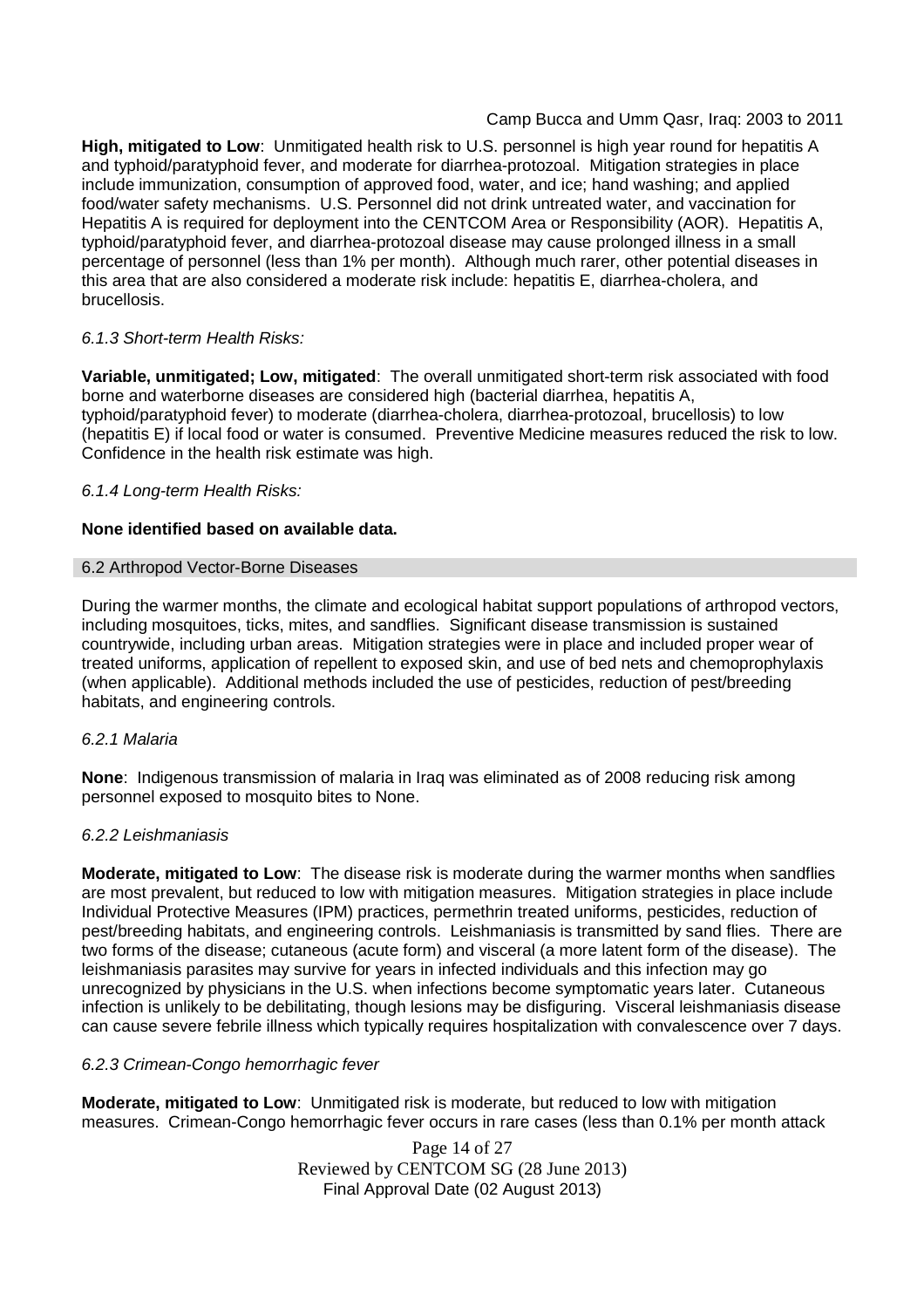rate in indigenous personnel) and is transmitted by tick bites or occupational contact with blood or secretions from infected animals. The disease typically requires intensive care with fatality rates from 5% to 50%.

## *6.2.4 Sandfly fever*

**Moderate, mitigated to Low**: Sandfly fever has a moderate risk with potential disease rates from 1% to 10% per month under worst case conditions. Mitigation measures reduced the risk to low. The disease is transmitted by sandflies and occurs more commonly in children though adults are still at risk. Sandfly fever disease typically resulted in debilitating febrile illness requiring 1 to 7 days of supportive care followed by return to duty.

## *6.2.5 Sindbis (and Sindbis-like viruses)*

**Low**: Sindbis and sindbis-like viruses are maintained in a bird-mosquito cycle in rural areas and occasionally caused limited outbreaks among humans. The viruses are transmitted by a variety of *Culex* mosquito species found primarily in rural areas. A variety of bird species may serve as reservoir or amplifying hosts. Extremely rare cases (less than 0.01% per month attack rate) could have occurred seasonally (April - November). Debilitating febrile illness often accompanied by rash, typically requires 1 to 7 days of supportive care; significant arthralgias may persist for several weeks or more in some cases. This disease is associated with a low health risk estimate.

## 6.2.6 *Rickettsioses, tickborne (spotted fever group)*

**Low**: Rare cases (less than 0.1% per month) of rickettsioses disease are possible among personnel exposed to tick bites. Rickettsioses are transmitted by multiple species of hard ticks, including *Rhipicephalus* spp., which are associated with dogs. Other species of ticks, including *Ixodes* are also capable of transmitting rickettsial pathogens in this group. In addition to dogs, various rodents and other animals also may serve as reservoirs. Ticks are most prevalent from April through November. Incidents can result in debilitating febrile illness, which may require 1 to 7 days of supportive care followed by return to duty. The health risk of rickettsial disease is low.

## 6.2.7 *Typhus-murine (fleaborne)*

**Low**: Typhus-murine has a low risk estimate and is assessed as present, but at unknown levels. Rare cases are possible among personnel exposed to rodents (particularly rats) and flea bites. Incidents may result in debilitating febrile illness typically requiring 1 to 7 days of supportive care followed by return to duty.

### *6.2.8 West Nile fever*

**Low**: West Nile fever is present. The disease is maintained by the bird population and transmitted to humans via mosquito vector. Typically, infections in young, healthy adults were asymptomatic although fever, headache, tiredness, body aches (occasionally with a skin rash on trunk of body), and swollen lymph glands can occurred. This disease is associated with a low risk estimate.

### *6.2.9 Short -term health risks:*

**Low:** The unmitigated risk is moderate for leishmaniasis - cutaneous (acute), Crimean-Congo hemorrhagic fever, and sandfly fever; low for, sindbis, rickettsioses-tickborne*,* typhus-fleaborne, and West Nile fever. No hazard from malaria (2008 - 2011). Risk is reduced to low by proper wear of the uniform and application of repellent to exposed skin. Confidence in the risk estimate is high.

> Page 15 of 27 Reviewed by CENTCOM SG (28 June 2013) Final Approval Date (02 August 2013)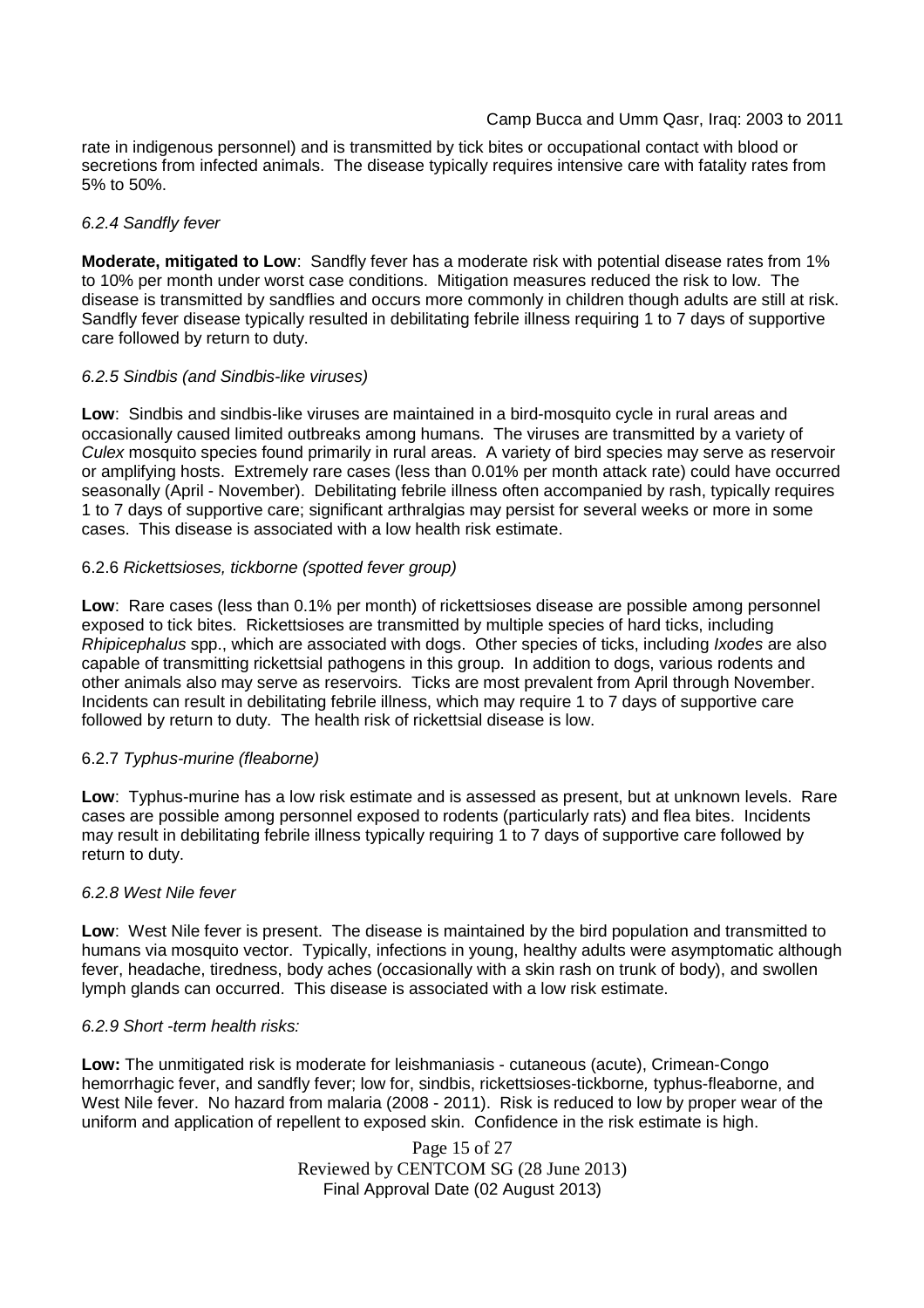## *6.2.10 Long -term health risks:*

**Low:** The unmitigated risk is moderate for leishmaniasis-visceral (chronic). Risk is reduced to low by proper wear of the uniform and application of repellent to exposed skin. Confidence in the risk estimate is high.

## 6.3 Water Contact Diseases

Tactical operations or recreational activities that involve extensive contact with surface water such as lakes, streams, rivers, or flooded fields may result in significant exposure to leptospirosis and schistosomiasis. Arid portions of Iraq without permanent or persistent bodies of surface water do not support transmission of leptospirosis or schistosomiasis. Risk was restricted primarily to areas along rivers and lakes. These diseases can debilitate personnel for up to a week or more. Leptospirosis risk typically increases during flooding. In addition, although not specifically assessed in this document, bodies of surface water are likely to be contaminated with human and animal waste. Activities such as wading or swimming may result in exposure to enteric diseases including diarrhea and hepatitis via incidental ingestion of water. Prolonged water contact also may lead to the development of a variety of potentially debilitating skin conditions including bacterial or fungal dermatitis. Mitigation strategies were in place and included avoiding water contact and recreational water activities, proper wear of uniform (especially footwear), and protective coverings for cuts/abraded skin.

## *6.3.1 Leptospirosis*

**Moderate, mitigated to Low**: Human infections occur seasonally (typically April through November) through exposure to water or soil contaminated by infected animals and is associated with wading, and swimming in contaminated, untreated open water. The occurrence of flooding after heavy rainfall facilitates the spread of the organism because as water saturates the environment leptospirosis present in the soil passes directly into surface waters. Leptospirosis can enter the body through cut or abraded skin, mucous membranes, and conjunctivae. Infection may also occur from ingestion of contaminated water. The acute, generalized illness associated with infection may mimic other tropical diseases (for example, dengue fever, malaria, and typhus), and common symptoms include fever, chills, myalgia, nausea, diarrhea, cough, and conjunctival suffusion. Manifestations of severe disease can include jaundice, renal failure, hemorrhage, pneumonitis, and hemodynamic collapse. Recreational activities involving extensive water contact may result in personnel being temporarily debilitated with leptospirosis. Mitigation strategies in place include avoiding water contact and recreational water activities; proper wear of uniform, especially footwear, and protective coverings for cuts/abraded skin. This disease is associated with a moderate health risk estimate.

## *6.3.2 Schistosomiasis*

**Moderate, mitigated to Low**: Humans are the principal reservoir for schistosomes; humans shed schistosome eggs in urine or feces. Animals such as cattle and water buffalo may also be significant reservoirs. Rare cases (less than 0.1% per month attack rate) may occur seasonally (typically April through November) among personnel wading or swimming in lakes, streams, or irrigated fields which were frequently contaminated with human and animal waste containing schistosome eggs. In groups with prolonged exposure to heavily contaminated foci, attack rates may exceed 10%. Exceptionally heavy concentrations of schistosomes may occur in discrete foci, which were difficult to distinguish from less contaminated areas. In non-immune personnel exposed to such foci, rates of acute schistosomiasis may be over 50%. Mild infections are generally asymptomatic. In very heavy acute infections, a febrile illness (acute schistosomiasis) may occur, especially with *Schistosoma japonicum* and *S. mansoni*, requiring hospitalization and convalescence over 7 days. This disease is associated

> Page 16 of 27 Reviewed by CENTCOM SG (28 June 2013) Final Approval Date (02 August 2013)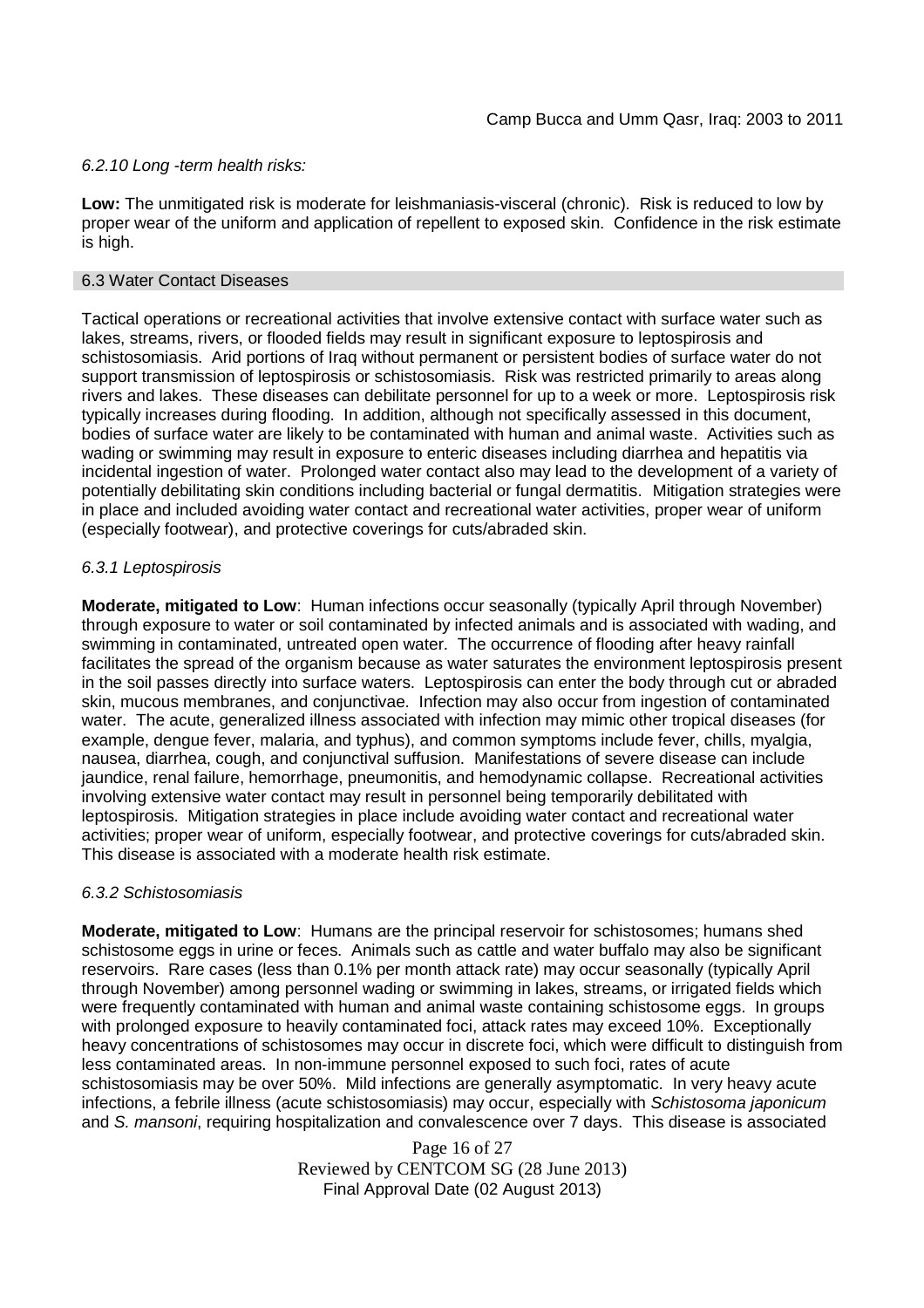with a moderate health risk estimate.

### *6.3.3 Short -term health risks:*

**Low:** Unmitigated Health risk of schistosomiasis and leptospirosis is moderate during warmer months. Mitigation measures reduce the risk to low. Confidence in the health risk estimate is high.

## *6.3.4 Long -term health risks:*

## **None identified based on available data.**

### 6.4 Respiratory Diseases

Although not specifically assessed in this document, deployed U.S. forces may be exposed to a wide variety of common respiratory infections in the local population. These include influenza, pertussis, viral upper respiratory infections, viral and bacterial pneumonia, and others. The U.S. military populations living in close-quarter conditions are at risk for substantial person-to-person spread of respiratory pathogens. Influenza is of particular concern because of its ability to debilitate large numbers of unvaccinated personnel for several days. Mitigation strategies were in place and included routine medical screenings, vaccination, enforcing minimum space allocation in housing units, implementing head-to-toe sleeping in crowded housing units, implementation of proper PPE when necessary for healthcare providers and detention facility personnel.

## *6.4.1 Tuberculosis (TB)*

**Moderate, mitigated to Low:** Potential health risk to U.S. personnel is moderate, mitigated to low, year round. Transmission typically requires close and prolonged contact with an active case of pulmonary or laryngeal tuberculosis (TB), although it also can occur with more incidental contact. The Army Surgeon General has defined increased risk in deployed Soldiers as indoor exposure to locals or third country nationals of greater than one hour per week in a highly endemic active TB region. Mitigation strategies include routine medical screenings; enforcing minimum space allocation in housing units; implementing head-to-toe sleeping in crowded housing units; and implementation of proper personal protective equipment (PPE), when necessary (treating active case, detainee operations). Additional mitigation included active case isolation in negative pressure rooms, where available.

### *6.4.2 Meningococcal meningitis*

**Low:** Meningococcal meningitis poses a low risk and is transmitted from person to person through droplets of respiratory or throat secretions. Close and prolonged contact facilitates the spread of this disease. Meningococcal meningitis is potentially a very severe disease typically requiring intensive care; fatalities may occur in 5-15% of cases.

### *6.4.3 Short-term health risks:*

**Low:** Moderate (TB) to low (for meningococcal meningitis). Overall risk was reduced to low with mitigation measures. Confidence in the health risk estimate is high.

### *6.4.4 Long-term health risks:*

**None identified based on available data.** Tuberculosis is evaluated as part of the Post Deployment Health Assessment (PDHA). A TB skin test is required post-deployment if potentially exposed and is based upon individual service policies.

> Page 17 of 27 Reviewed by CENTCOM SG (28 June 2013) Final Approval Date (02 August 2013)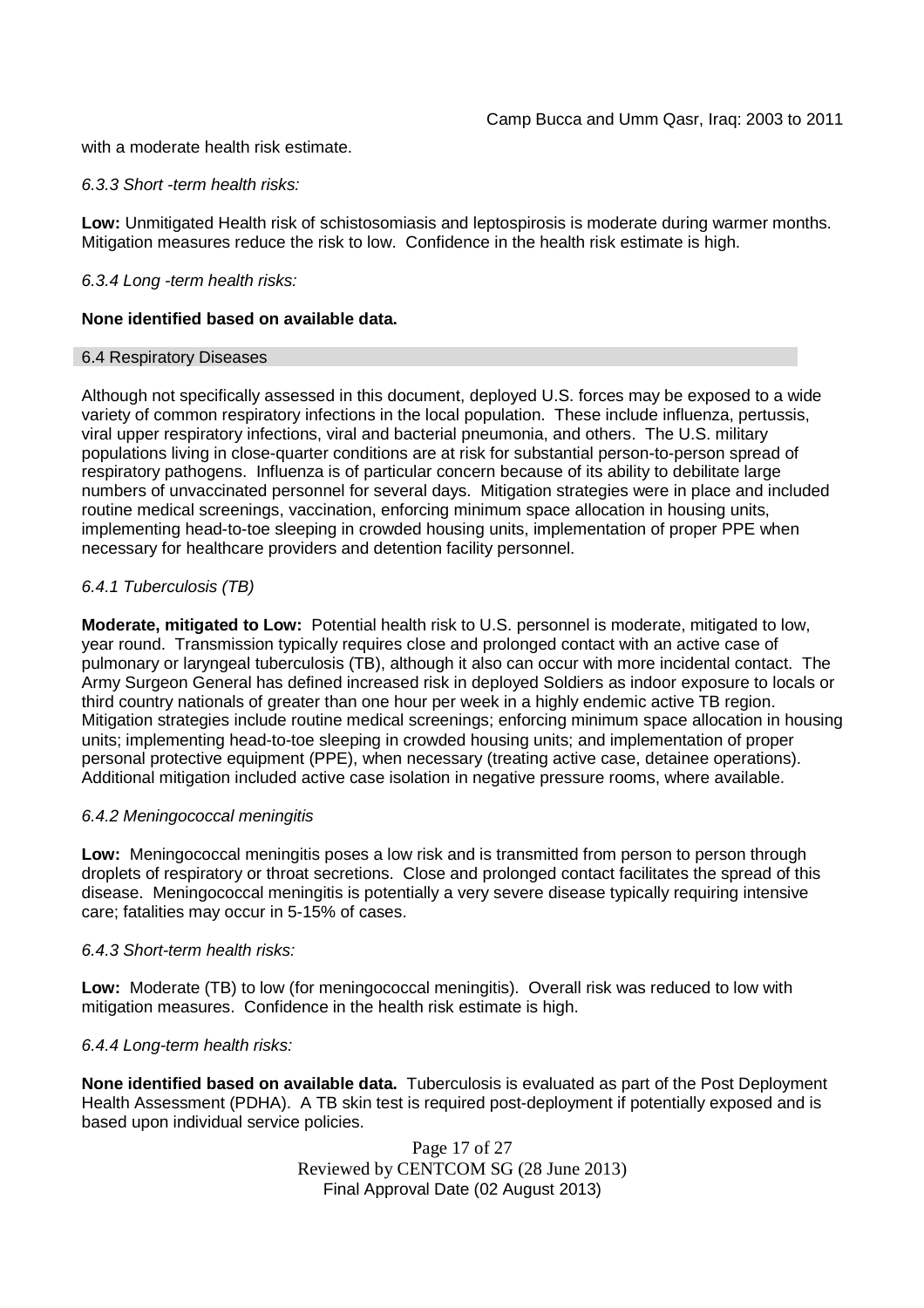### 6.5 Animal-Contact Diseases

#### *6.5.1 Rabies*

**Moderate, mitigated to Low:** Rabies posed a year-round moderate risk. Occurrence in local animals was well above U.S. levels due to the lack of organized control programs. Dogs were the primary reservoir of rabies in Iraq, and a frequent source of human exposure. In June 2008, the New Jersey Health department in The United States reported a confirmed case of rabies in a mixed-breed dog recently imported from Iraq. Rabies is transmitted by exposure to the virus-laden saliva of an infected animal, typically through bites, but could occur from scratches contaminated with the saliva. No cases of rabies acquired in Iraq have been identified in U.S. Service Members to date. The vast majority (>99%) of persons who develop rabies disease will do so within a year after a risk exposure, there have been rare reports of individuals presenting with rabies disease up to six years or more after their last known risk exposure. Mitigation strategies included command emphasis of CENTCOM GO 1B, reduction of animal habitats, active pest management programs, and timely treatment of feral animal scratches/bites.

#### *6.5.2 Anthrax*

**Low:** Anthrax cases are rare in indigenous personnel, and pose a low risk to U.S. personnel. Anthrax is a naturally occurring infection; cutaneous anthrax is transmitted by direct contact with infected animals or carcasses, including hides. Eating undercooked infected meat may result in contracting gastrointestinal anthrax. Pulmonary anthrax is contracted through inhalation of spores and is extremely rare. Mitigation measures included consuming approved food sources, proper food preparation and cooking temperatures, avoidance of animals and farms, dust abatement when working in these areas, vaccinations, and proper PPE for personnel working with animals.

### *6.5.3 Q-Fever*

**Moderate, mitigated to Low:** Potential health risk to U.S. personnel is moderate, but mitigated to low, year round. Rare cases are possible among personnel exposed to aerosols from infected animals, with clusters of cases possible in some situations. Significant outbreaks (affecting 1-50%) can occur in personnel with heavy exposure to barnyards or other areas where animals are kept. Unpasteurized milk may also transmit infection. The primary route of exposure is respiratory, with an infectious dose as low as a single organism. Incidence could result in debilitating febrile illness, sometimes presenting as pneumonia, typically requiring 1 to 7 days of inpatient care followed by return to duty. Mitigation strategies in place as listed in paragraph 6.5.2 except for vaccinations.

### *6.5.4 H5N1 avian influenza*

**Low:** Potential health risk to U.S. personnel is low. Although H5N1 avian influenza (AI) is easily transmitted among birds, bird-to-human transmission is extremely inefficient. Human-to-human transmission appears to be exceedingly rare, even with relatively close contact. Extremely rare cases (less than 0.01% per month attack rate) could occur. Incidence could result in very severe illness with fatality rate higher than 50 percent in symptomatic cases. Mitigation strategies included avoidance of birds/poultry and proper cooking temperatures for poultry products.

*6.5.5* Short-term health risks:

**Low:** The short-term unmitigated risk is moderate for rabies, and Q-fever, to low for anthrax, and H5N1 avian influenza. Mitigation measures reduced the overall risk to low. Confidence in risk estimate is

> Page 18 of 27 Reviewed by CENTCOM SG (28 June 2013) Final Approval Date (02 August 2013)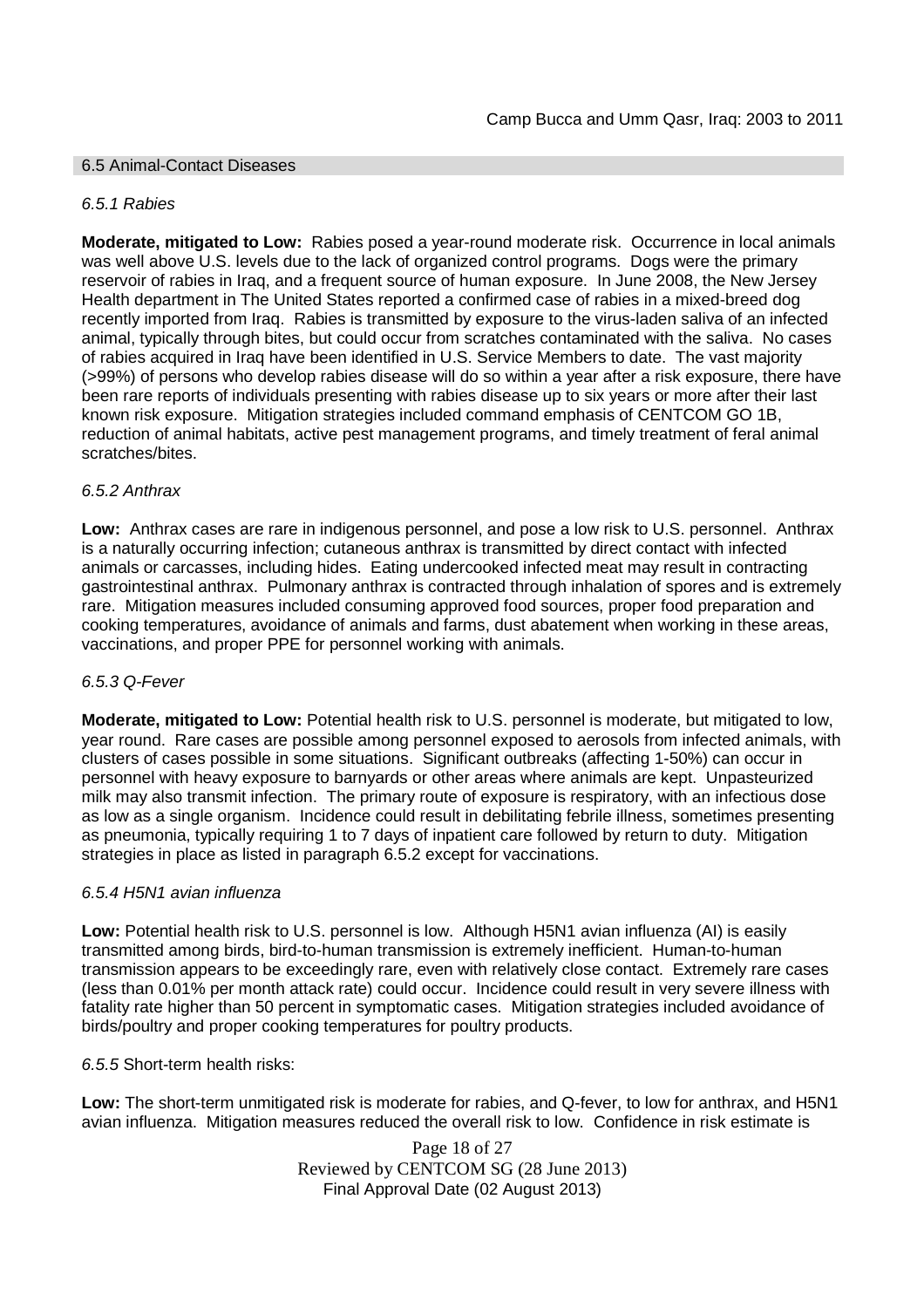high.

6.5.6 Long-term health risks:

**Low:** The incubation period for rabies can be several years in rare cases so there is a possibility of low long term health risk.

## **7 Venomous Animal/Insect**

All information was taken directly from the Clinical Toxinology Resources web site from the University of Adelaide, Australia (Reference 2). The species listed below have home ranges that overlap the location of Camp Bucca and Umm Qasr and vicinity, and may present a health risk if they are encountered by personnel. See Section 9 for more information about pesticides and pest control measures.

7.1 Spiders

 *Latrodectus pallidus*: Clinical effects uncertain, but related to medically important species, therefore major envenoming cannot be excluded.

7.2 Scorpions

 *Androctonus crassicauda (black scorpion): Severe envenoming possible and potentially lethal, however most stings cause only severe local pain.*

 *Buthacus leptochelys*, *Buthacus macrocentrus*, and *Orthochirus scrobiculosus*: Clinical effects unknown; there are a number of dangerous Buthid scorpions, but there are also some known to cause minimal effects only. Without clinical data it is unclear where this species fits within that spectrum.

- *Scorpio maurus*: Mild envenoming only, not likely to prove lethal.
- *Hemiscorpius lepturus*: Severe envenoming possible, potentially lethal.

 *Hottentotta saulcyi*, *Hottentotta scaber*, and *Hottentotta schach*: Moderate envenoming possible but unlikely to prove lethal.

7.3 Snakes

- *Cerastes cerastes* and *Cerastes gasperettii*: Potentially lethal envenoming, though unlikely.
- *Echis sochureki*: *M*oderate to severe, potentially lethal envenoming.

 *Psammophis schokari* and *Pseudocyclophis persicus:* Clinical effects unknown, but unlikely to cause significant envenoming.

 *Walterinnesia aegyptia*: Clinical affects unknown, but potentially lethal envenoming, though unlikely, cannot be excluded.

*7.4* Short-term health risk:

**Low:** If encountered, effects of venom vary with species from mild localized swelling (e.g. *S. maurus*) to potentially lethal effects (e.g. W*. aegyptia*). See effects of venom above. Mitigation strategies included

> Page 19 of 27 Reviewed by CENTCOM SG (28 June 2013) Final Approval Date (02 August 2013)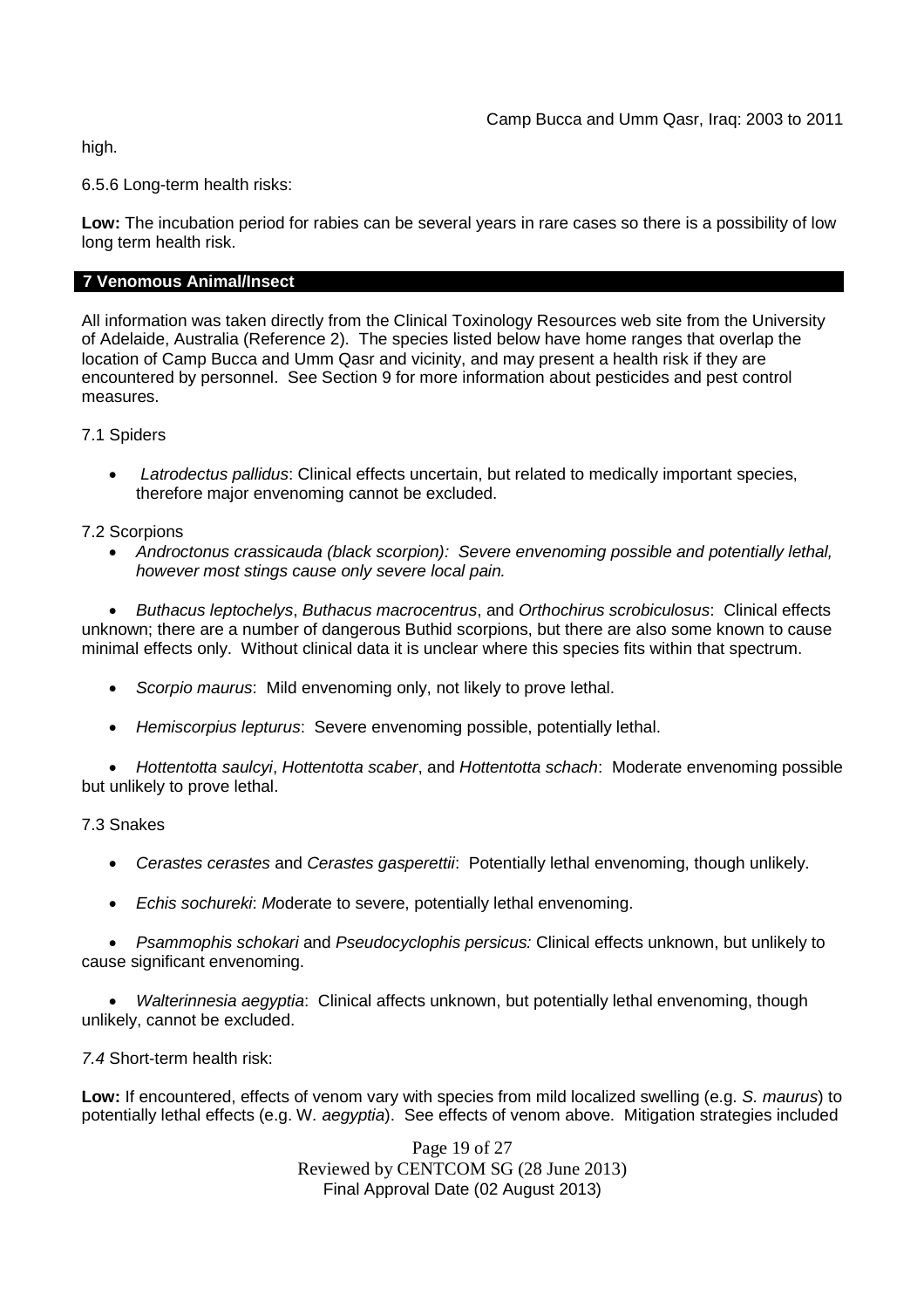avoiding contact, proper wear of uniform (especially footwear), and timely medical treatment. Confidence in the health risk estimate is low (Reference 9, Table 3-6).

7.5 Long-term health risk:

## **None identified.**

## **8 Heat/Cold Stress**

## 8.1 Heat

Summer (June - September) monthly mean temperatures range from 109 degrees Fahrenheit (°F) to 115 °F with an average temperature of 113 °F based on historical climatological data from the U.S. Air Force Combat Climatology Center, 14<sup>th</sup> Weather Squadron. The health risk of heat stress/injury based on temperatures alone is low (< 78 °F) from December – February, moderate (78-81.9°F) March and November, and extremely high (≥ 88°F) from April – October. However, work intensity and clothing/equipment worn pose greater health risk of heat stress/injury than environmental factors alone (Goldman 2001). Managing risk of hot weather operations included monitoring work/rest periods, proper hydration, and taking individual risk factors (e.g. acclimation, weight, and physical conditioning) into consideration. Risk of heat stress/injury was reduced with preventive measures

## 8.1.1 Short-term health risk:

**Low to Extremely High, mitigated to Low:** Risk of heat injury in unacclimatized or susceptible populations (older, previous history of heat injury, poor physical condition, underlying medical/health conditions), and those under operational constraints (equipment, PPE, vehicles) is high from April – October, moderate March and November, and low from December – February. The risk of heat injury was reduced to low through preventive measures such as work/rest cycles, proper hydration and nutrition, and monitoring WBGT. Confidence in the health risk estimate is low (Reference 9, Table 3-6).

### 8.1.2 Long-term health risk:

**Low:** The long-term risk is low. However, the risk may be greater for certain susceptible persons– those older (i.e., greater than 45 years), in lesser physical shape, or with underlying medical/health conditions. Long-term health implications from heat injuries are rare but may occur, especially from more serious injuries such as heat stroke. It is possible that high heat in conjunction with various chemical exposures may increase long-term health risks, though specific scientific evidence is not conclusive. Confidence in these risk estimates is medium (Reference 9, Table 3-6).

### 8.2 Cold

## 8.2.1 Short-term health risks:

Winter (December - March) temperatures range from 46 °F to 57 °F with an average temperature of 51 °F based on historical climatological data from the U.S. Air Force Combat Climatology Center, 14<sup>th</sup> Weather Squadron. Because even on warm days a significant drop in temperature after sunset by as much as 40 °F can occur, there is a risk of cold stress/injury from December – February. The risk assessment for Non-Freezing Cold Injuries (NFCI), such as chilblain, trench foot, and hypothermia, is low based on historical temperature and precipitation data. Frostbite is unlikely to occur because temperatures rarely drop below freezing. However, personnel may encounter significantly lower temperatures during field operations at higher altitudes. As with heat stress/injuries, cold stress/injuries

> Page 20 of 27 Reviewed by CENTCOM SG (28 June 2013) Final Approval Date (02 August 2013)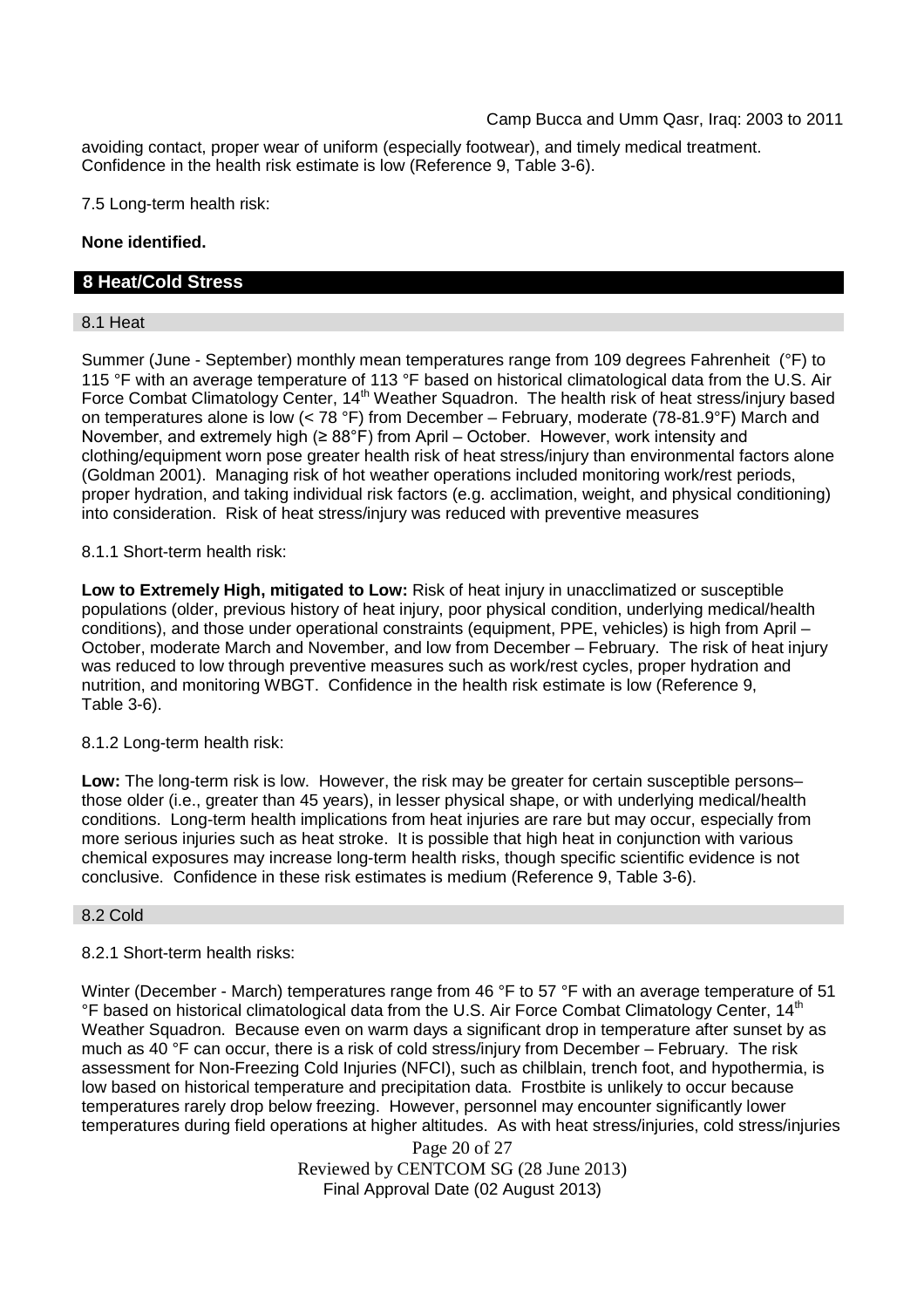are largely dependent on operational and individual factors instead of environmental factors alone.

**Low:** The health risk of cold injury is low. Confidence in the health risk estimate is medium.

8.1.2 Long-term health risk:

**Low:** The health risk of cold injury is low. Confidence in the health risk estimate is high

## **9 Noise**

### 9.1 Continuous

An occupational and environmental health site assessment (OEHSA) and Preventive Medicine Base Camp Assessments indicate that the generators are located inside a container that baffles sound and that the soldiers routinely exposed to excessive noise are provided hearing protection (References 12 and 13).

9.1.1 Short and long-term health risks:

**Low.** Low risk to the majority of personnel working near major noise sources who wear the provided hearing protection.

#### 9.2 Impulse

Preventive Medicine Base Camp Assessments document that soldiers are not routinely exposed to noise levels in excess of 85 dBA in work and living areas (Reference 13).

9.2.1 Short-term and Long-term health risks:

### **None identified.**

## **10 Unique Incidents/Concerns**

### 10.1 Potential environmental contamination sources

DoD personnel are exposed to various chemical, physical, ergonomic, and biological hazards in the course of performing their mission. These types of hazards depend on the mission of the unit and the operations and tasks which the personnel are required to perform to complete their mission. The health risk associated with these hazards depends on a number of elements including what materials are used, how long the exposure last, what is done to the material, the environment where the task or operation is performed, and what controls are used. The hazards can include exposures to heavy metal particulates (e.g. lead, cadmium, manganese, chromium, and iron oxide), solvents, fuels, oils, and gases (e.g. carbon monoxide, carbon dioxide, oxides of nitrogen, and oxides of sulfur). Most of these exposures occur when performing maintenance task such as painting, grinding, welding, engine repair, or movement through contaminated areas. Exposures to these occupational hazards can occur through inhalation (air), skin contact, or ingestion; however exposures through air are generally associated with the highest health risk.

### 10.2 Waste Sites/Waste Disposal

Solid waste sites are operated by a contractor and solid waste is regularly collected in rolling dumpsters

Page 21 of 27 Reviewed by CENTCOM SG (28 June 2013) Final Approval Date (02 August 2013)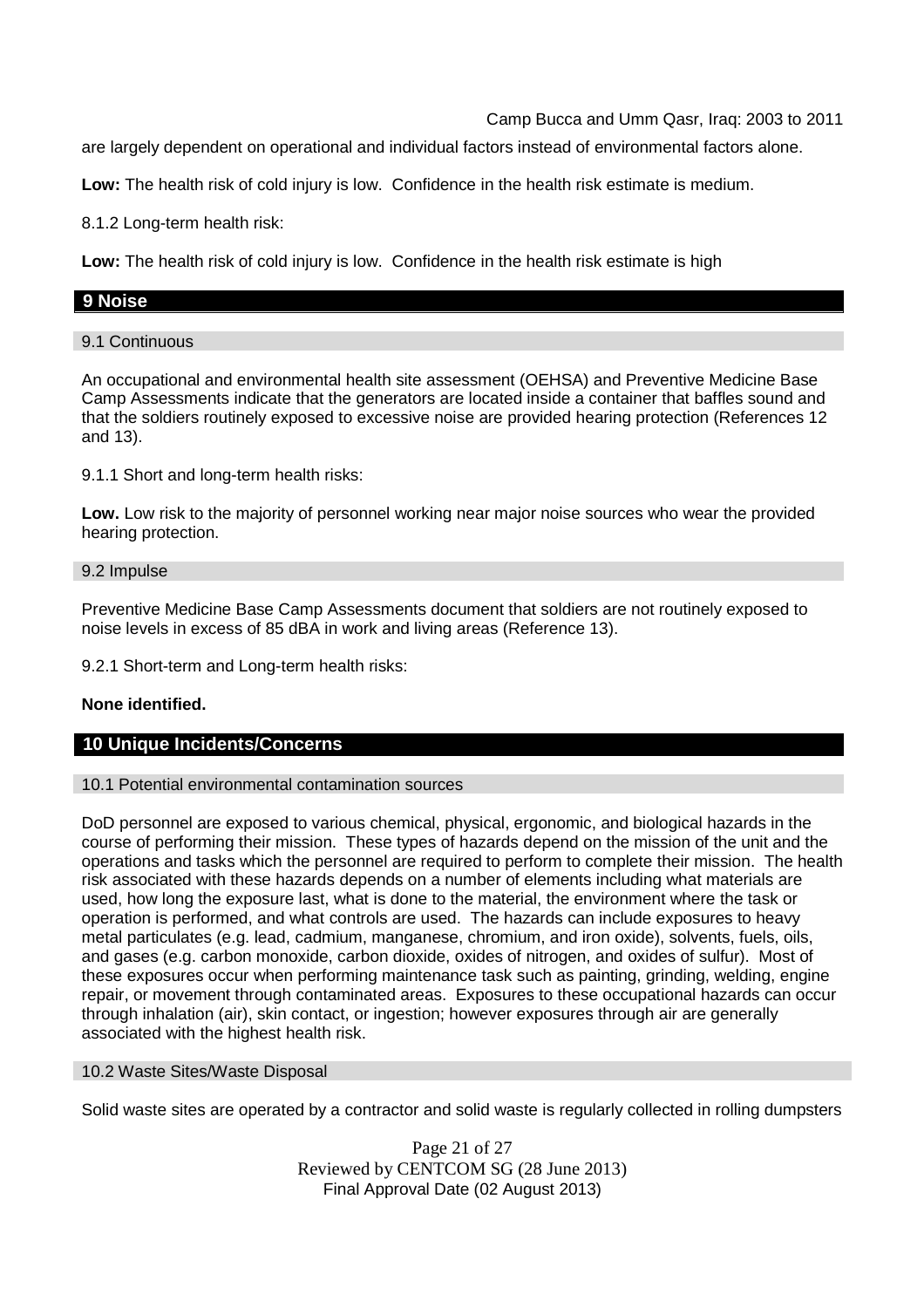with lids located near the front gate of Camp Bucca. The bins are transported to Basrah and then to Camp Adder for incineration; waste is properly segregated at Camp Adder. There was a fire at the Iraqi run waste water treatment facility at Camp Bucca in July 2011 that rendered it inoperable. Blackwater and greywater collects in an evaporation pond near the facility, 0.3 miles from the DoD base. A trench was dug as an emergency fix and waste is pumped from the trench to the pond periodically by truck. There is no management for storm water and it is very typical to have standing water during the rainy season (January to April). The OEHSA report recommends using plastic grate walkways and gravel to maintain storm water while also ensuring mosquito dunks are on hand to reduce mosquito populations (Reference 12).

### 10.3 Fuel/petroleum products/industrial chemical spills

There was a fuel point located near the dining facility (DFAC), Potable Water, and generators at Camp Bucca. There are multiple spills located throughout Camp Bucca that were not remediated. Petroleum oil is often found outside of secondary containment and the generators were in poor condition requiring frequent cooling. This resulted in a large uncontained spill under the units that is not remediated. Potential releases are most likely to occur near generators and maintenance areas where secondary containment is not practiced at Camp Bucca (Reference 12).

### 10.4 Pesticides/Pest Control:

The health risk of exposure to pesticide residues is considered within the framework of typical residential exposure scenarios, based on the types of equipment, techniques, and pesticide products that have been employed, such as enclosed bait stations for rodenticides, various handheld equipment for spot treatments of insecticides and herbicides, and a number of ready-to-use (RTU) methods such as aerosol cans and baits. The control of rodents required the majority of pest management inputs, with the acutely toxic rodenticides staged as solid formulation lethal baits placed in tamper-resistant bait stations indoors and outdoors throughout cantonment areas. Nuisance insects, including biting and stinging insects such as bees, wasps, and ants, also required significant pest management inputs. Use of pesticides targeting against these pests generally involved selection of compounds with low mammalian toxicity and short-term residual using pinpoint rather than broadcast application techniques. The use of pesticide application is reported in the MESL data portal for Camp Bucca and Umm Qasr (2003 to 2011). For each pesticide product applied during this period, the EPA approved label has been archived, providing a framework how each pesticide handled and applied (see below) (References 12 and 13).

## 10.4.1 Insecticides

A detachment entomologist sprayed the exterior and interior of various containerized housing units (CHUs) with Pest Tabs in response to any complaints. Insecticides used to control ants, bees, crickets, fleas, flies, lice, mosquitoes, spiders, termites, and wasps include: *Lambda- Cyhalothrin* (Reference 12).

## 10.4.2 Avian Pesticides

4-Aminopyridine was used to control the pigeon population at port Umm Qasr. The pigeon population in the warehouse at Port Umm Qasr that was being used to house U.S. soldiers was observed from 50 to over 200 pigeons in May 2003. A major health concern with bird fecal matter is a systemic mycosis known as Histoplasmosis which is transmitted through inhalation of the airborne fungal spore *Histoplasma capsulatum*. This fungus grows naturally in the soil and is picked up by birds and bats and transmitted through their feces. (Reference 13).

> Page 22 of 27 Reviewed by CENTCOM SG (28 June 2013) Final Approval Date (02 August 2013)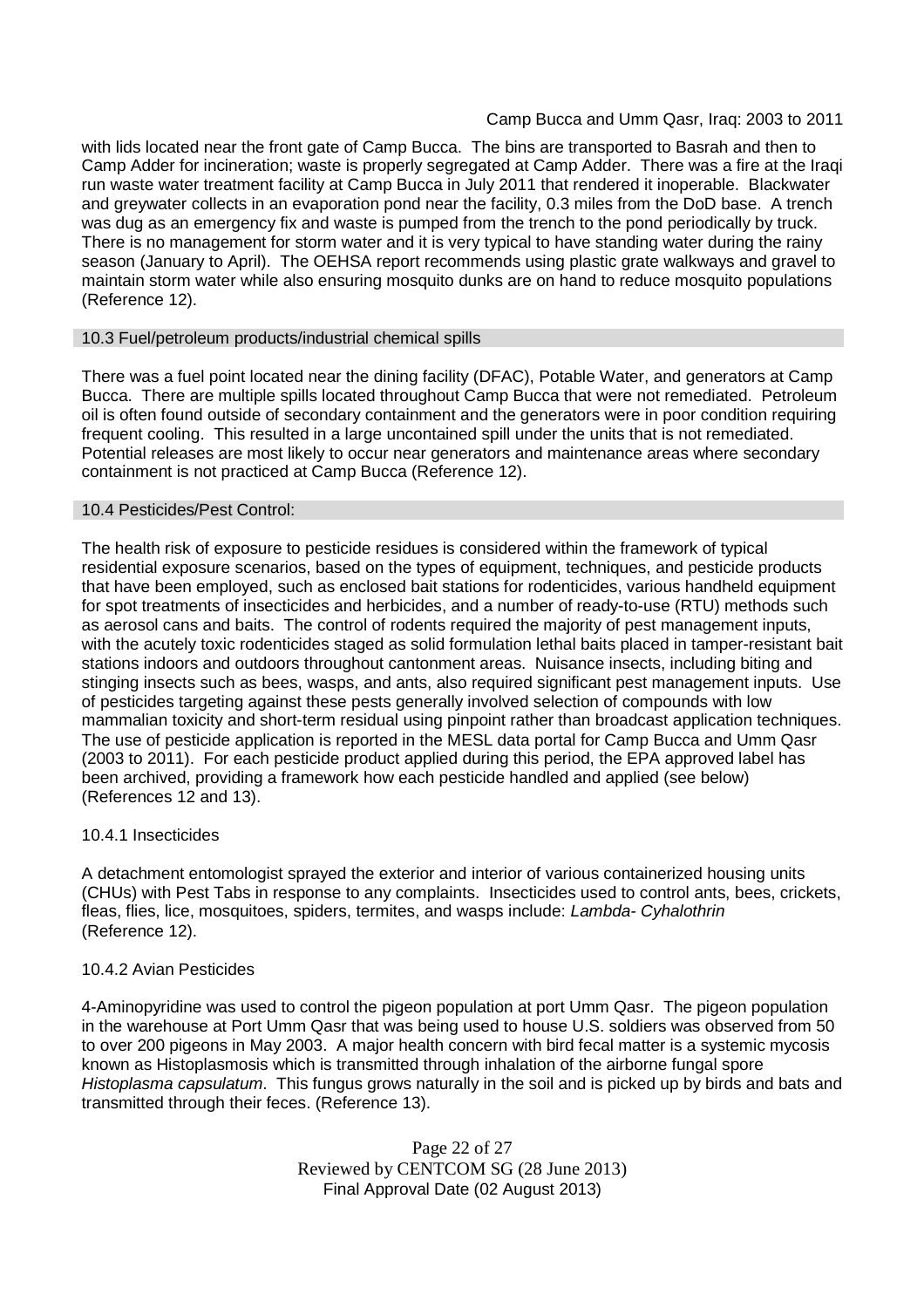## *10.4.3.* Short-term and Long-term health risks

**Low:** Long term health risk is low. Confidence in the health risk assessment is medium (Reference 9, Table 3-6).

## 10.5 Asbestos

No data available.

### 10.6 Lead Based Paint

No data available.

### 10.7 Burn Pit

Burn pits ceased to be used after 2011 and all solid waste was transported to Camp Adder. The data listed in this section are from samples taken near the burn pits at Camp Bucca during the time period when the burn pits were active. While not specific to Camp Bucca and Umm Qasr, the consolidated epidemiological and environmental sampling and studies on burn pits that have been conducted as of the date of this publication have been unable to determine whether an association does or does not exist between exposures to emissions from the burn pits and long-term health effects (Reference 7). The Institute of Medicine's review of long-term health consequences of exposure to burn pits in Iraq and Afghanistan suggests that service in Iraq or Afghanistan (i.e., a broader consideration of air pollution than exposure only to burn pit emissions) may be associated with long-term health effects, particularly in susceptible (e.g., those who have asthma) or highly exposed subpopulations, such as those who worked at or near the burn pit. Such health effects would be due mainly to high ambient concentrations of PM from both natural and anthropogenic sources, including military sources. If that broader exposure to air pollution turns out to be relevant, potentially related health effects of concern are respiratory and cardiovascular effects and cancer. Susceptibility to the PM health effects could be exacerbated by other exposures, such as stress, smoking, local climatic conditions, and co-exposures to other chemicals that affect the same biologic or chemical processes. Individually, the chemicals measured at burn pit sites in the study were generally below concentrations of health concern for general populations in the United States. However, the possibility of exposure to mixtures of the chemicals raises the potential for health outcomes associated with cumulative exposure to combinations of the constituents of burn pit emissions and emissions from other sources.

10.7.1 Particulate matter, less than 10 micrometers ( $PM_{10}$ )

10.7.2 Exposure Guidelines:

Short Term (24-hour) PM $_{10}$  (µg/m $^3$ 

- 
- Marginal MEG  $=$  420
- Critical MEG  $= 600$

): Long-term PM<sub>10</sub> MEG (µg/m<sup>3</sup>): Negligible  $MEG = 250$   $Nct$  defined and not available.

10.7.2.1 Sample data/Notes:

A total of 27 valid PM<sub>10</sub> air samples identified with burn pits were collected from 2006–2009. The range of 24-hour PM<sub>10</sub> concentrations was 68 μg/m<sup>3</sup> – 923 μg/m<sup>3</sup> with an average concentration of 287 μg/m<sup>3</sup>.

> Page 23 of 27 Reviewed by CENTCOM SG (28 June 2013) Final Approval Date (02 August 2013)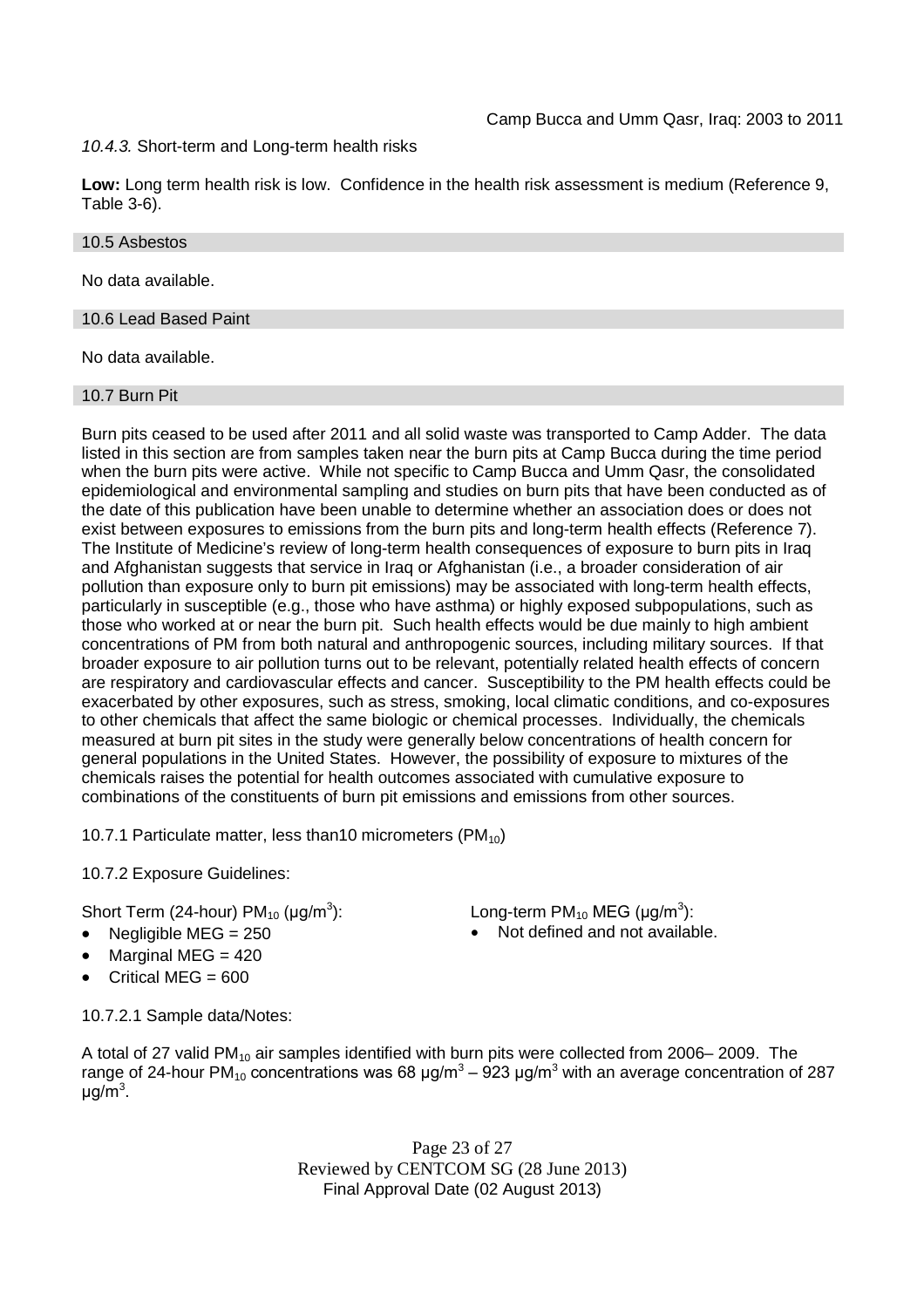10.7.2.2 Short-term health risks:

**Low:** The short-term  $PM_{10}$  health risk assessment was low based on average and peak  $PM_{10}$ concentrations, and the likelihood of exposure at these hazard severity levels. A low health risk assessment for typical and peak exposure concentrations suggests that short-term exposure to PM<sub>10</sub> at Camp Bucca and Umm Qasr was expected to have little to no impact on the mission (Reference 9, Table 3-2). Daily average health risk levels for  $PM_{10}$  show no hazard for 62.5%, low health risk for 25%, moderate health risk for 4.2%, and high health risk for 8.3% of the time. Confidence in the shortterm PM<sub>10</sub> health risk assessment was low (Reference 9, Table 3-6).

The hazard severity was marginal for average  $PM_{10}$  exposures. The results indicate that for a marginal hazard severity a majority of personnel will experience notable eye, nose, and throat irritation and some respiratory effects. Some lost-duty days are expected. Significant aerobic activity will increase risk. Those with a history of asthma or cardiopulmonary disease are expected to experience increased symptoms (Reference 9, Table 3-10).

For the highest observed  $PM_{10}$  exposure, the hazard severity was critical. During peak exposures at the critical hazard severity level, most if not all personnel experience eye, nose, and throat irritation and respiratory effects. Visual acuity is impaired, as is overall aerobic capacity. Some personnel will not be able to perform assigned duties. Lost duty days are expected. Those with a history of asthma or cardiopulmonary disease will experience more severe symptoms. Conditions may also result in adverse, non-health related materiel/logistical impacts (Reference 9, Table 3-10).

10.7.2.3 Long-term health risk:

**Not Evaluated-no available health quidelines**. The EPA has retracted its long-term NAAQS for PM<sub>10</sub> due to an inability to clearly link chronic health effects with chronic  $PM_{10}$  exposure levels.

10.7.3 Particulate matter, less than 2.5 micrometers (PM<sub>2.5</sub>)

10.7.4 Exposure Guidelines

Short Term (24-hour) PM $_{2.5}$  (µg/m $^3$ 

- 
- Marginal MEG =  $250$   $\bullet$  Marginal MEG =  $65$
- Critical MEG =  $500$

): Long-term PM<sub>2.5</sub> MEG ( $\mu$ g/m<sup>3</sup>):

- Negligible MEG = 65 Negligible MEG = 15
	-

10.7.4.1 Sample data/Notes:

A total of 48 valid PM2.5 air samples identified with burn pits were collected in 2008 and 2009. The range of 24-hour PM<sub>2.5</sub> concentrations was 24 μg/m<sup>3</sup> – 1642 μg/m<sup>3</sup> with an average concentration of 186 μg/m<sup>3</sup>.

10.7.2.2 Short-term health risks:

**Moderate to High:** The short-term PM<sub>2.5</sub> health risk assessment for peak sample concentrations is moderate for 2008 and high for 2009 and for average sample concentrations, low for 2008 and 2009. A low health risk suggests little or no impact on accomplishing the mission. A moderate health risk suggests a degraded mission capabilities in terms of the required mission standard and will result in reduced mission capability if hazards occur during the mission. A high health risk suggests a significant degradation of mission capabilities in terms of the required mission standard, inability to accomplish all

> Page 24 of 27 Reviewed by CENTCOM SG (28 June 2013) Final Approval Date (02 August 2013)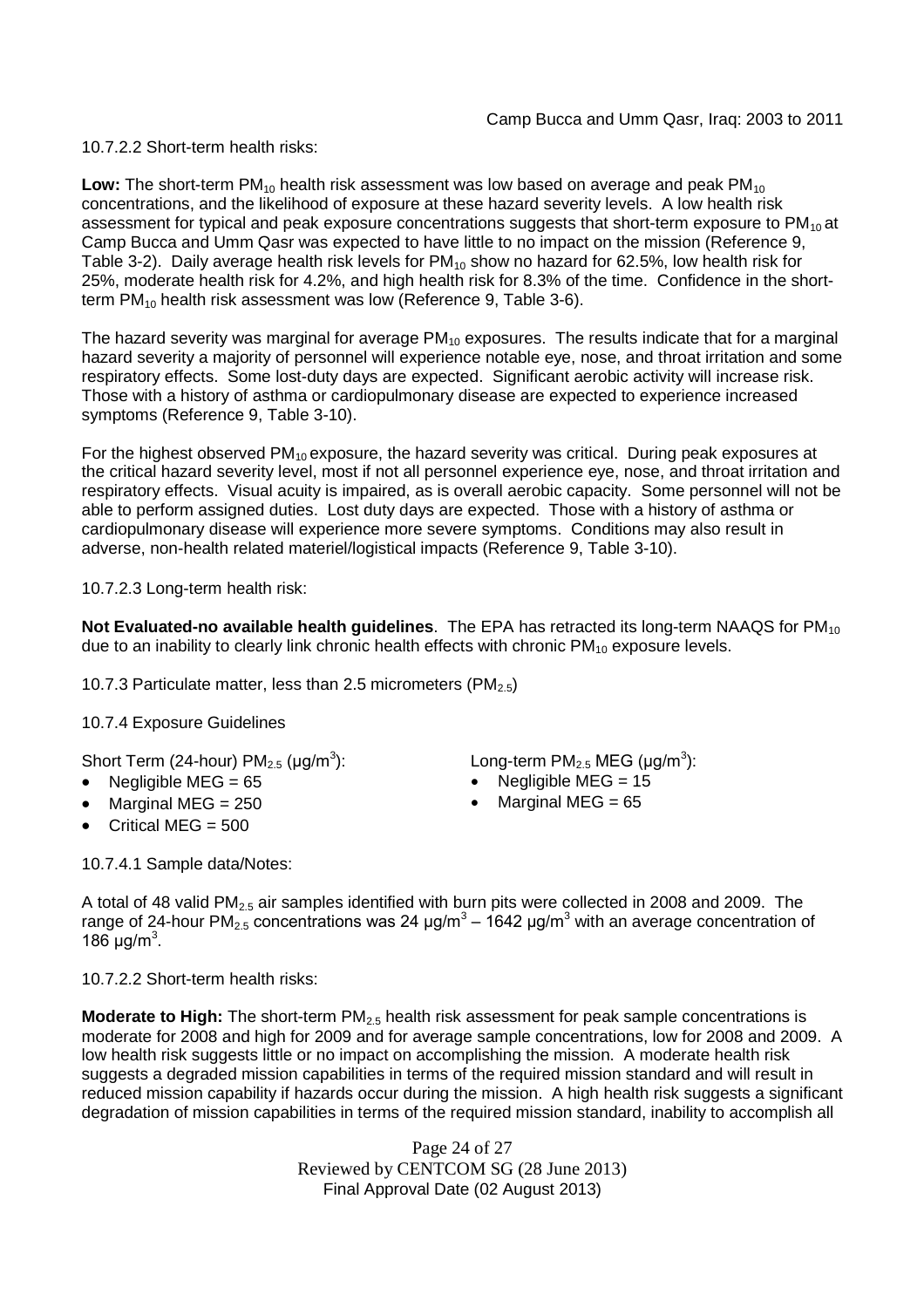parts of the mission, or inability to complete the mission to standard if hazards occur during the mission (Reference 9, Table 3-2). Daily average health risk levels for  $PM_{25}$  show no hazard for 48.1%, low health risk for 44.4%, moderate health risk for 3.7%, and high health risk for 3.7% of the time. Confidence in the short-term  $PM_{2.5}$  health risk assessment was low (Reference 9, Table 3-6).

The hazard severity was negligible to marginal for average  $PM_{2.5}$  sample concentrations. The hazard severity was negligible in 2008 and marginal in 2009. The results indicate that for a negligible hazard severity a few personnel may experience notable mild eye, nose, or throat irritation; most personnel will experience only mild effects. Pre-existing health conditions (e.g., asthma, or cardiopulmonary diseases) may be exacerbated. For a marginal hazard severity a majority of personnel will experience notable eye, nose, and throat irritation and some respiratory effects. Some lost-duty days are expected. Significant aerobic activity will increase risk. Those with a history of asthma or cardiopulmonary disease are expected to experience increased symptoms (Reference 9, Table 3-10).

For the highest observed  $PM_{2.5}$  exposure, the hazard severity was critical. During peak exposures at the critical hazard severity level, most if not all personnel experience eye, nose, and throat irritation and respiratory effects. Visual acuity is impaired, as is overall aerobic capacity. Some personnel will not be able to perform assigned duties. Lost duty days are expected. Those with a history of asthma or cardiopulmonary disease will experience more severe symptoms. Conditions may also result in adverse, non-health related materiel/logistical impacts (Reference 9, Table 3-10).

## 2.4.4 Long-term health risks:

**Low to Moderate:** The long-term health risk assessment is low for 2008 and moderate for 2009 based on average PM<sub>2.5</sub> concentration, and the likelihood of exposure at this hazard severity level. A low health risk assessment for typical exposure concentrations suggest that exposure to PM<sub>2.5</sub> concentrations was expected to result in little or no impact on accomplishing the mission. A moderate health risk suggests a degraded mission capabilities in terms of the required mission standard and in reduced mission capability if hazards occurred during the mission (Reference 9, Table 3-3). Confidence in the long-term  $PM<sub>2.5</sub>$  health risk assessment is low (Reference 9, Table 3-6).

The hazard severity was marginal (74  $\mu$ g/m<sup>3</sup> – 252  $\mu$ g/m<sup>3</sup>) for average PM<sub>2.5</sub> sample concentrations. The results predict that with repeated exposures above the marginal hazard severity threshold, it is plausible that development of chronic health conditions such as reduced lung function, exacerbated chronic bronchitis, chronic obstructive pulmonary disease (COPD), asthma, atherosclerosis, or other cardiopulmonary diseases could occur in generally healthy troops. Those with a history of asthma or cardiopulmonary disease are considered to be at particular risk (Reference 9, Table 3-11).

> Page 25 of 27 Reviewed by CENTCOM SG (28 June 2013) Final Approval Date (02 August 2013)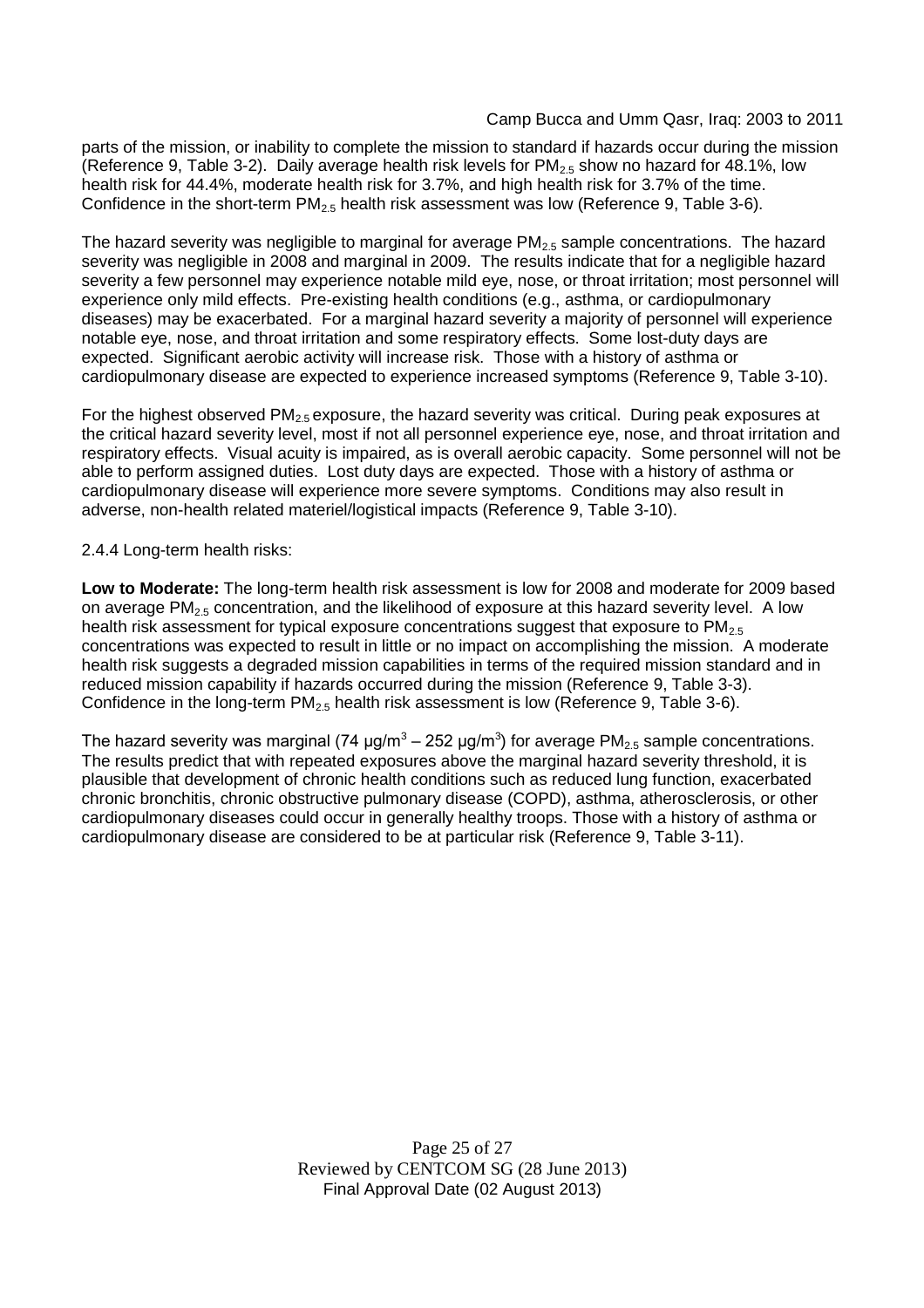## **11 References<sup>1</sup>**

- 1. Casarett and Doull's Toxicology: the Basic Science of Exposures, Chapter 2- Principles of Toxicology; Fifth Edition, McGraw Hill, New York.
- 2. Clinical Toxinology Resources: http://www.toxinology.com/. University of Adelaide, Australia.
- 3. Defense Occupational and Environmental Health Readiness System (referred to as the DOEHRS-EH database) at https://doehrs-ih.csd.disa.mil/Doehrs/. Department of Defense (DoD) Instruction 6490.03, *Deployment Health*, 2006.
- 4. DoDI 6055.05, Occupational and Environmental Health, 2008.
- 5. DoD MESL Data Portal: https://mesl.apgea.army.mil/mesl/.Some of the data and reports used may be classified or otherwise have some restricted distribution.
- 6. Goldman RF. 2001. Introduction to heat-related problems in military operations. *In*: Textbook of military medicine: medical aspects of harsh environments Vol. 1, Pandolf KB, and Burr RE (Eds.), Office of the Surgeon General, Department of the Army, Washington DC.
- 7. IOM (Institute of Medicine). 2011*.* Long-term health consequences of exposure to burn pits in Iraq and Afghanistan*.* Washington, DC: The National Academies Press.
- 8. Joint Staff Memorandum (MCM) 0028-07, Procedures for Deployment Health Surveillance, 2007.
- 9. USA PHC TG230, June 2010 Revision.
- 10. USACHPPM 2008 Particulate Matter Factsheet; 64-009-0708, 2008.
- 11. Modification 11 to United States Central Command Individual Protection and Individual Unit Deployment Policy, 2 December 2011.
- 12. Base Camp Umm Qasr OEHSA Survey Report. Survey ID: 90935. Escajeda, Kara Joann. 13 October 2011.
- 13. Port Umm Qasr Preventative Medicine Report. COL Carnevale. 24 October 2003

Page 26 of 27 Reviewed by CENTCOM SG (28 June 2013) Final Approval Date (02 August 2013)

<sup>1</sup> NOTE. The data are currently assessed using the 2010 TG230. The general method involves an initial review of the data which eliminates all chemical substances not detected above 1-yr negligible MEGs. Those substances screened out are not considered acute or chronic health hazards so are not assessed further. For remaining substances, acute and chronic health effects are evaluated separately for air water (soil is only evaluated for long term risk). This is performed by deriving separate short-term and long term population exposure level and estimates (referred to as population exposure point concentrations (PEPC)) that are compared to MEGs derived for similar exposure durations. If less than or equal to negligible MEG the risk is Low. If levels are higher than negligible then there is a chemical-specific toxicity and exposure evaluation by appropriate SMEs, which includes comparison to any available marginal, critical or catastrophic MEGs. For drinking water 15 L/day MEGs are used for the screening while site specific 5-15 L/day are used for more detailed assessment. For nondrinking water (such as that used for personal hygiene or cooking) the 'consumption rate' is limited to 2 L/day (similar to the EPA) which is derived by multiplying the 5 L/day MEG by a factor of 2.5. This value is used to conservatively assess non drinking uses of water.